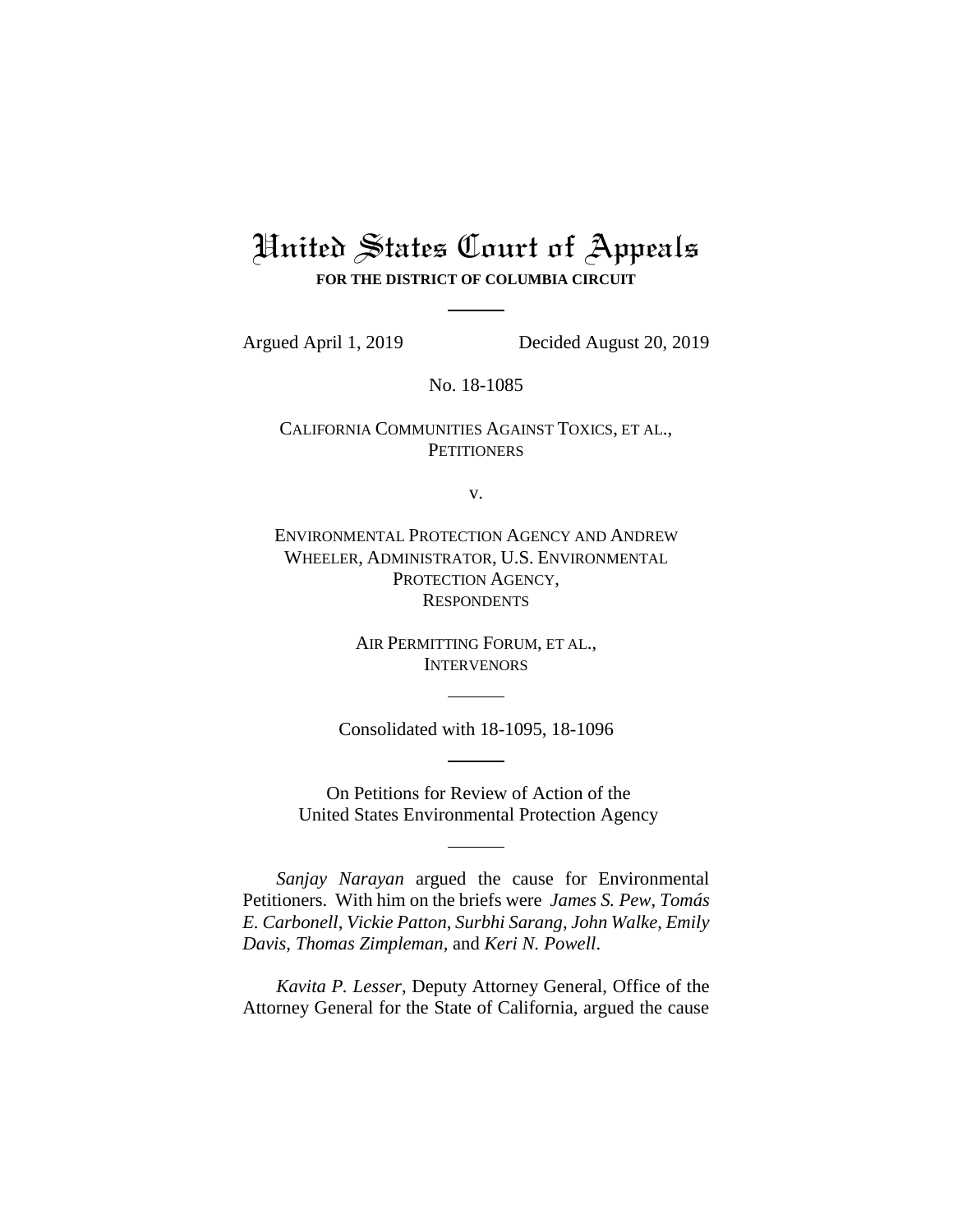for petitioner State of California. With her on the briefs were *Xavier Becerra*, Attorney General, *David A. Zonana*, Deputy Attorney General, and *Jonathan Wiener*, Deputy Attorney General.

*Eric Grant*, Attorney, U.S. Department of Justice, argued the cause for respondents. On the brief were *Jeffrey Bossert Clark*, Assistant Attorney General, *Jonathan D. Brightbill*, Deputy Assistant Attorney General, and *Scott Jordan*, Attorney, U.S. Environmental Protection Agency.

*Shannon S. Broome* argued the cause for intervenorsrespondents Air Permitting Forum, et al. With her on the briefs were *Charles H. Knauss*, *Leslie Sue Ritts*, *Makram B. Jaber*, and *Andrew D. Knudsen*.

*David M. Friedland*, *Leslie A. Hulse*, *Felicia H. Barnes*, *Steven P. Lehotsky*, *Michael B. Schon*, and *amici curiae*  American Chemistry Council, et al. in support of respondents.

Before: ROGERS and WILKINS, *Circuit Judges*, and SILBERMAN, *Senior Judge*.

Opinion for the Court filed by *Circuit Judge* WILKINS.

Dissenting Opinion filed by *Circuit Judge* ROGERS.

This case asks us to determine the nature of an agency action, an inquiry that – paradoxically – is quotidian but abstruse. When we are confronted with agency action, the litany of questions is by now very well-rehearsed: Is it final? Is it ripe? Is it a policy statement? Is it an interpretive rule? Is it a legislative rule? Despite the clarity of these questions, however, predictable answers have eluded courts and commentators. *See, e.g., Perez v. Mortg. Bankers Ass'n.*, 135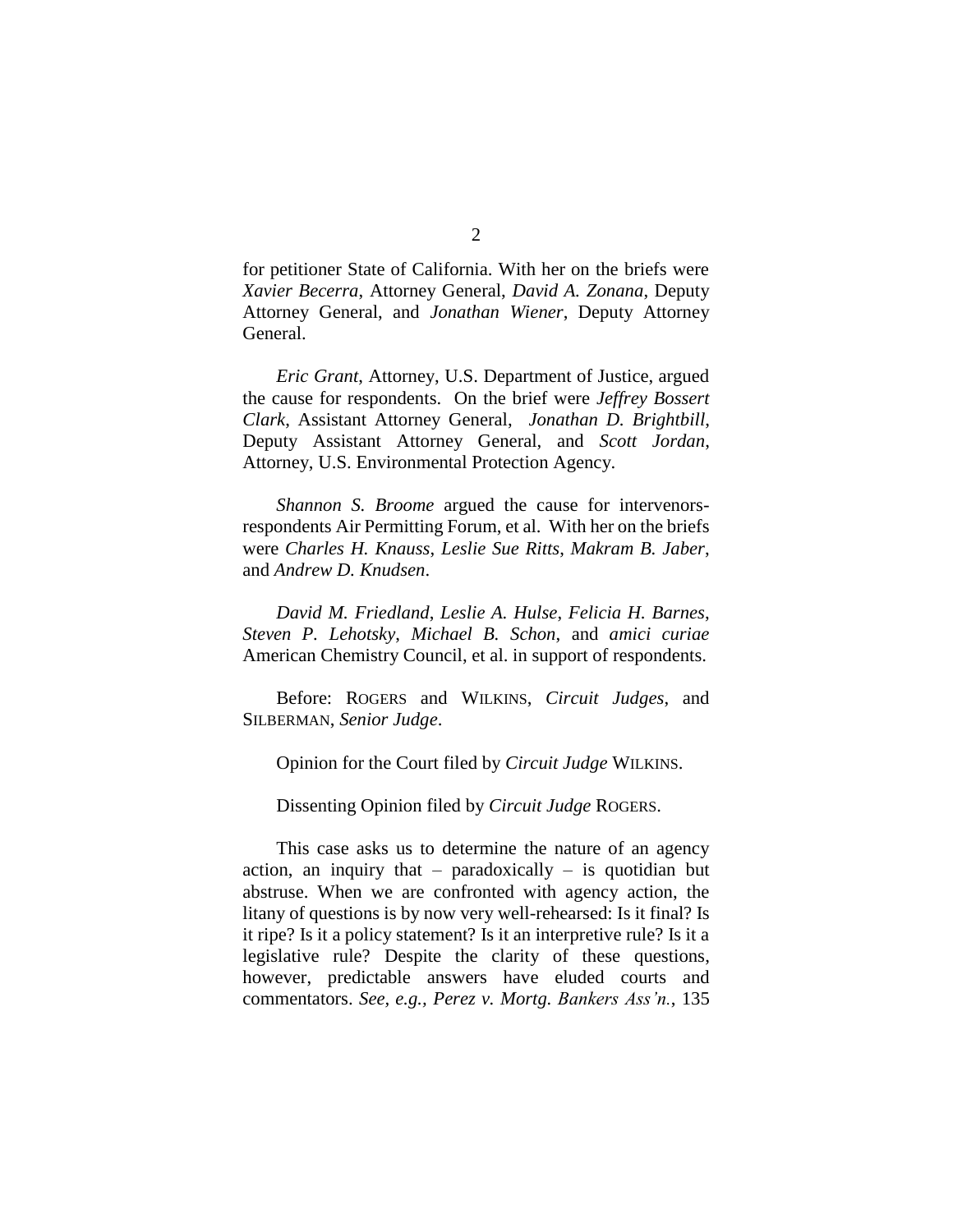S. Ct. 1199, 1204 (2015) (describing the question of how to distinguish between legislative and interpretive rules as "the source of much scholarly and judicial debate"); *Ticor Title Ins. Co. v. FTC*, 814 F.2d 731, 745 (D.C. Cir. 1987) (opinion of Williams, J.) (characterizing the law governing finality and ripeness as "chaotic"); Ronald M. Levin, *Rulemaking and the Guidance Exemption*, 70 ADMIN L. REV. 264, 348 (2018) ("The standard view among commentators is that [distinguishing between legislative and nonlegislative rules] is exceptionally perplexing and incoherent."). Indeed, the nature of agency action, it seems, is too often in the eye of the beholder. We resolve the instant matter, therefore, with our eye toward the "continuing project" of clarifying this "byzantine" area of the law. *Nat'l Min*. *Ass'n v. McCarthy*, 758 F.3d 243, 246 (D.C. Cir. 2014).

The agency action before us is a 2018 memorandum ("Wehrum Memo") that William L. Wehrum, Assistant Administrator for the Environmental Protection Agency's ("EPA") Office of Air and Radiation, issued to all Regional Air Division Directors. The Wehrum Memo declares that the plain language of § 112 of the Clean Air Act ("Act" or "CAA"), 42 U.S.C. § 7412, *compels* the conclusion that a source of toxic emissions classified as "major" can reclassify to an "area source," and thereby ease its regulatory burden, at any time after it limits its potential to emit to below the major source threshold. J.A. 1. The Wehrum Memo states that it supersedes a prior 1995 EPA memorandum ("Seitz Memo") issued by John Seitz, then Director of EPA's Office of Air Quality Planning and Standards, which interpreted § 112 to mean that once EPA classifies a source as major, that source can never reclassify to area source status, even if it limits its potential to emit to below the major source threshold. *Id.*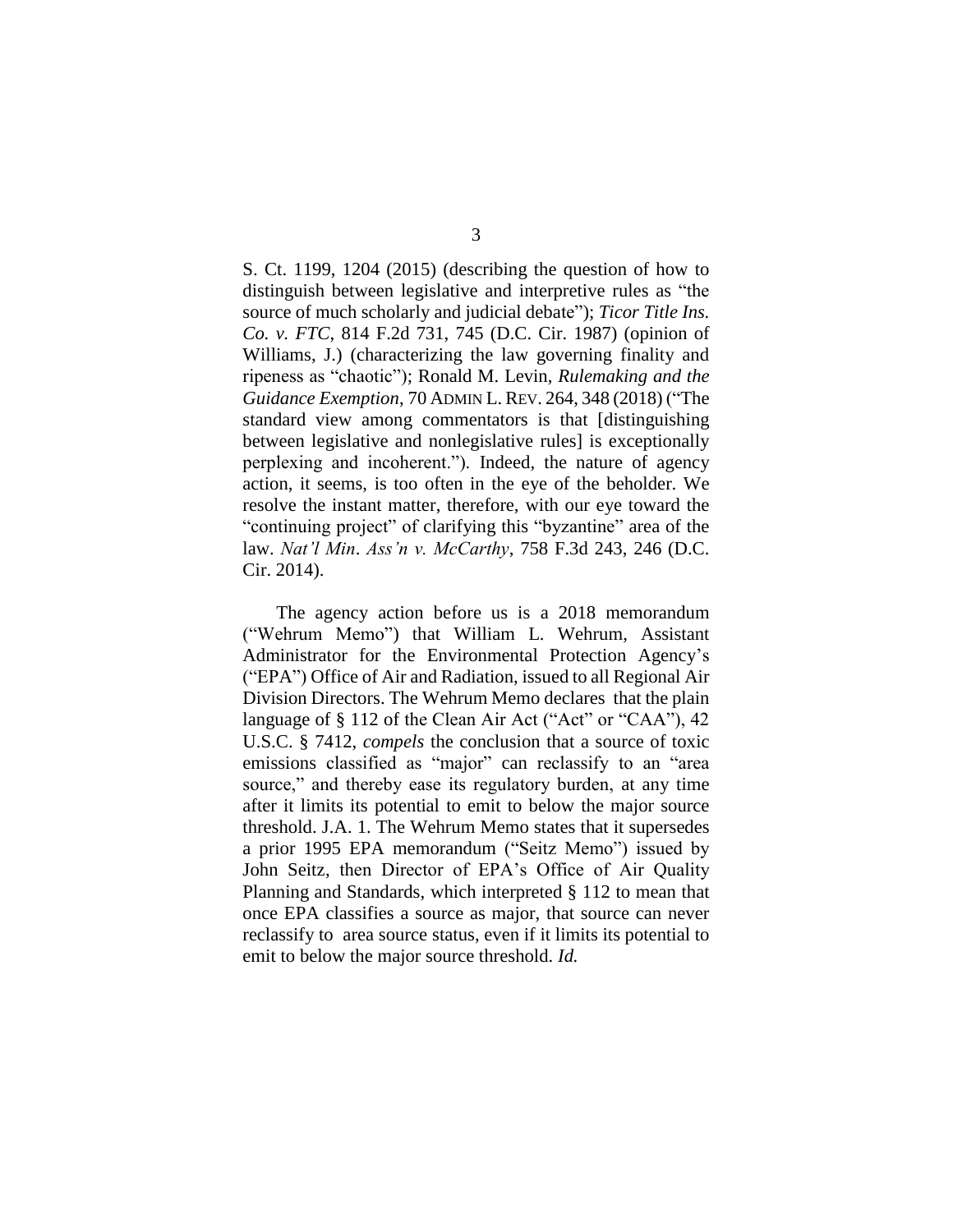Petitioners are the State of California and a group of environmental organizations whose citizens and members, respectively, breathe the air in the vicinity of regulated sources. EPA is the Respondent, and a group of industry organizations have joined as Intervenor. Petitioners contend that we can and should review the Wehrum Memo because it is final agency action and prudentially ripe. Moreover, Petitioners argue, the Wehrum Memo is a legislative rule, and it is therefore procedurally defective under the Administrative Procedure Act ("APA"), 5 U.S.C. § 551 *et seq.*, because EPA failed to provide notice and comment before issuing it, *see id.* § 553. But even if we hold that the Wehrum Memo is an interpretive rule (for which notice and comment is not required, *see id.*), Petitioners contend that we still must vacate it because EPA's interpretation of § 112 is incorrect. Respondent and Intervenor retort that this Court lacks jurisdiction over the Wehrum Memo because it is not final agency action. Alternatively, they argue, we should not review it because it is not prudentially ripe. If, however, we find the Wehrum Memo final and ripe, Respondent and Intervenor assert, we must deny the petitions because it is an interpretive rule and is thus procedurally sound, and its interpretation of § 112 is correct.

For the reasons explained herein, we hold that the Wehrum Memo is not final agency action, and we dismiss the petitions for lack of subject matter jurisdiction under the Act. We express no opinion as to whether the Wehrum Memo is prudentially ripe, an interpretive rule or a legislative rule, or on the merits of its interpretation of § 112. In holding that the Wehrum Memo is not final, we emphasize two points. First, when assessing the nature of an agency action (including whether it is final), courts should resist the temptation to define the action by comparing it to superficially similar actions in the caselaw. Rather, courts should take as their NorthStar the unique constellation of statutes and regulations that govern the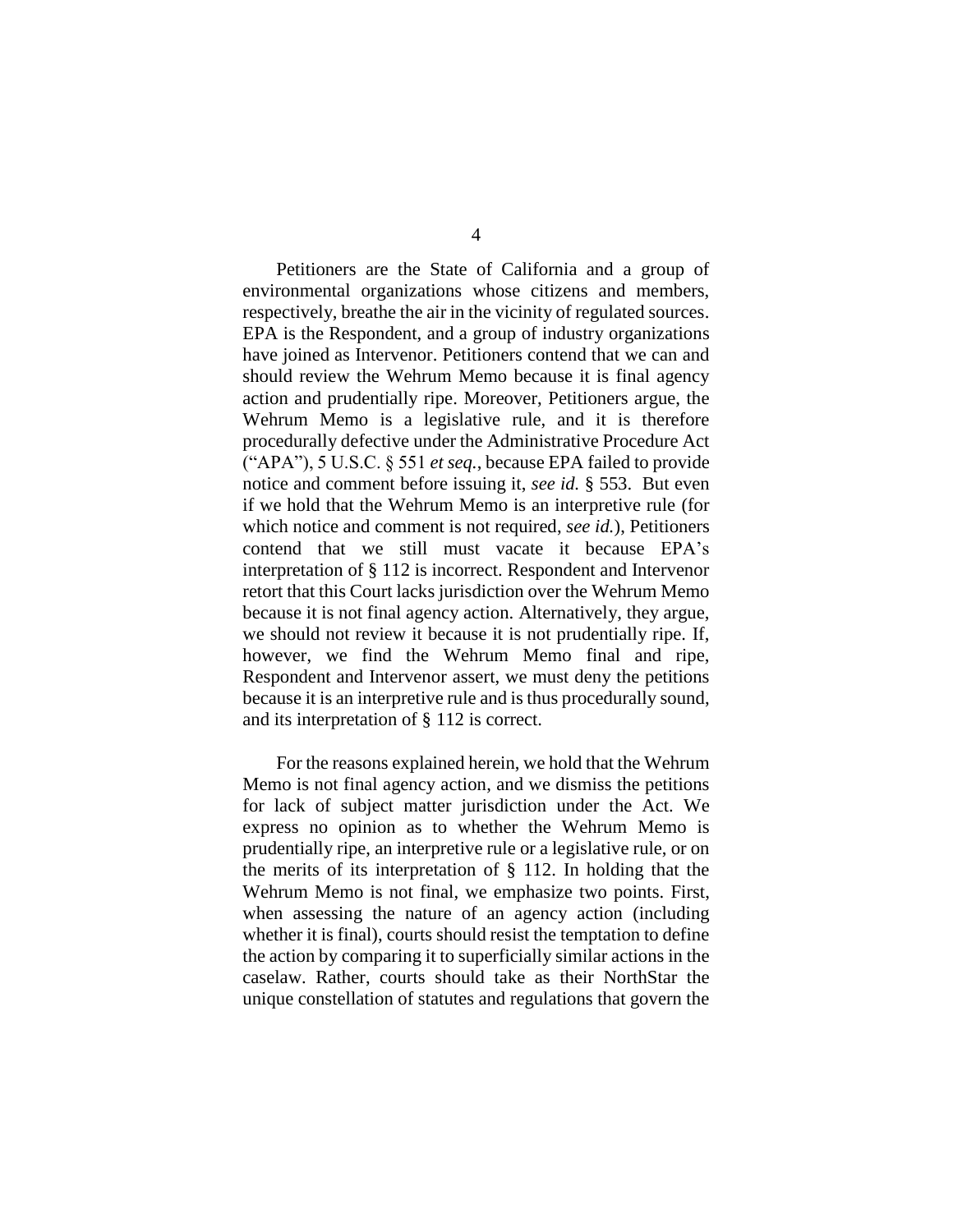action at issue. Second, although all legislative rules are final, not all final rules are legislative, and the finality analysis is therefore distinct from the test for whether an agency action is

**I.**

a legislative rule.

Because they share a progenitor, a reliable approach to understanding a James Baldwin novel is to compare it, according to a set of criteria, to another work in his oeuvre. Indeed, a thematic reading of *Giovanni's Room* is sure to inform such a reading of *The Fire Next Time*, and vice versa. Not so, however, with respect to the broad set of phenomena we categorize as agency action. Because few, if any, of them are governed by the exact same combination of statutes and regulations, it is a mistake to assume – even if they appear facially similar – that they can lend each other definition through comparison, or that they are decipherable under a common rubric. Rather, to ascertain the nature of an agency action, courts should ground the analysis in the idiosyncratic regime of statutes and regulations that govern it. We have great sympathy for the desire to develop a one-size-fits-all heuristic. *See, e.g., Nat'l Min*., 758 F.3d at 251 (". . . all relevant parties should instantly be able to tell whether an agency action is a legislative rule, an interpretive rule, or a general statement of policy . . . ."). But this desire is perhaps misplaced, since, as we once said of interpretation itself, agency action is "a chameleon that takes its color from its context." *American Min. Congress v. EPA*, 995 F.2d 1106, 1111 (D.C. Cir. 1993).

Accordingly, we turn first to the CAA provisions and EPA regulations that govern the Wehrum Memo.

Congress enacted the CAA, 42 U.S.C. § 7401 *et seq.*, to "protect and enhance the quality of the Nation's air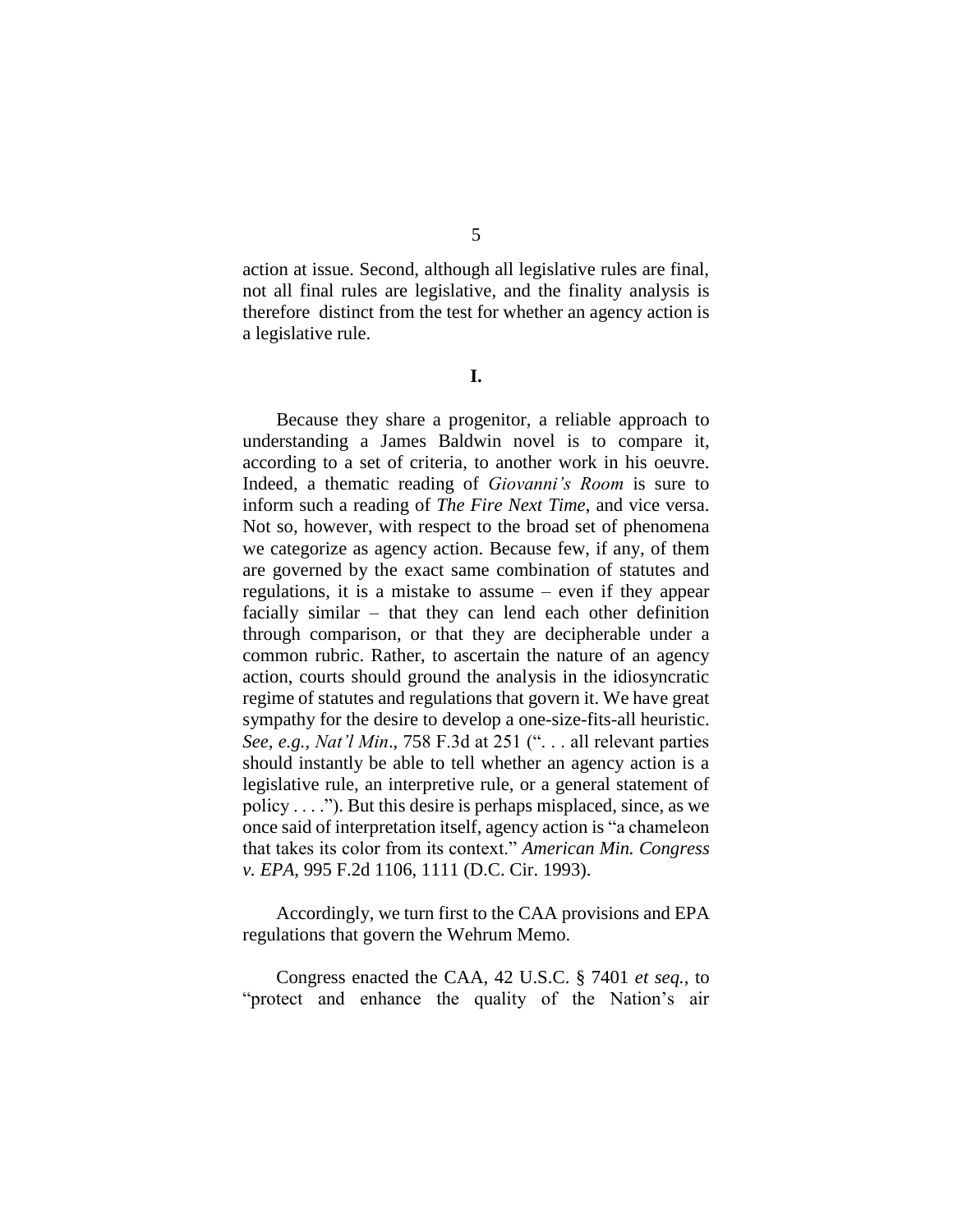resources . . . . " *Id.* § 7401(b)(1). Toward this end, § 112 requires EPA to regulate "Hazardous Air Pollutants," *i.e.* toxic emissions such as chloroform. *Id.* § 7412. Congress established an initial list of hazardous air pollutants, *id.* § 7412(b)(1), but the Act requires EPA to curate it, deleting or adding hazardous air pollutants over time according to certain criteria, *id.* § 7412(b)(2)-(3). Based on this list, the Act mandates EPA to create a second list of categories of sources of hazardous air pollutants, *id.* § 7412(c), like asphalt processing plants and industrial dry-cleaning facilities, *see Revision of Source Category List under Section 112 of the Clean Air Act*, 70 Fed. Reg. 37819-01 (June 30, 2005). Importantly, the Act distinguishes between "major" and "area" sources. *Id.*  $\frac{8}{7412(a)(1)-(2)}$ . According to the Act's definitional provisions, a major source means any source within a listed category that "emits or has the potential to emit considering controls, in the aggregate, 10 tons per year or more of any [listed hazardous air pollutant] or 25 tons per year or more of any combination of [listed hazardous air pollutants]." *Id.* § 7412(a)(1). Area source means "any stationary source of [hazardous air pollutants] that is not a major source." *Id.*  $§ 7412(a)(2).$ 

Whether EPA classifies a source as major or area has major consequences for both sources of hazardous air pollutants, which must comply with emissions standards, and regulatory beneficiaries, who live, work, recreate – and thus regularly breathe the air – near sources of hazardous air pollutants. For major sources, the Act requires EPA to establish stringent emissions caps that result in "the maximum degree of reduction in emissions . . . (including a prohibition on such emissions, where achievable)." *Id.* § 7412(d). EPA refers to these emissions limitations as "Maximum Achievable Control Technology" ("MACT") standards. J.A. 1. The Act mandates that MACT standards be "no less stringent than the emission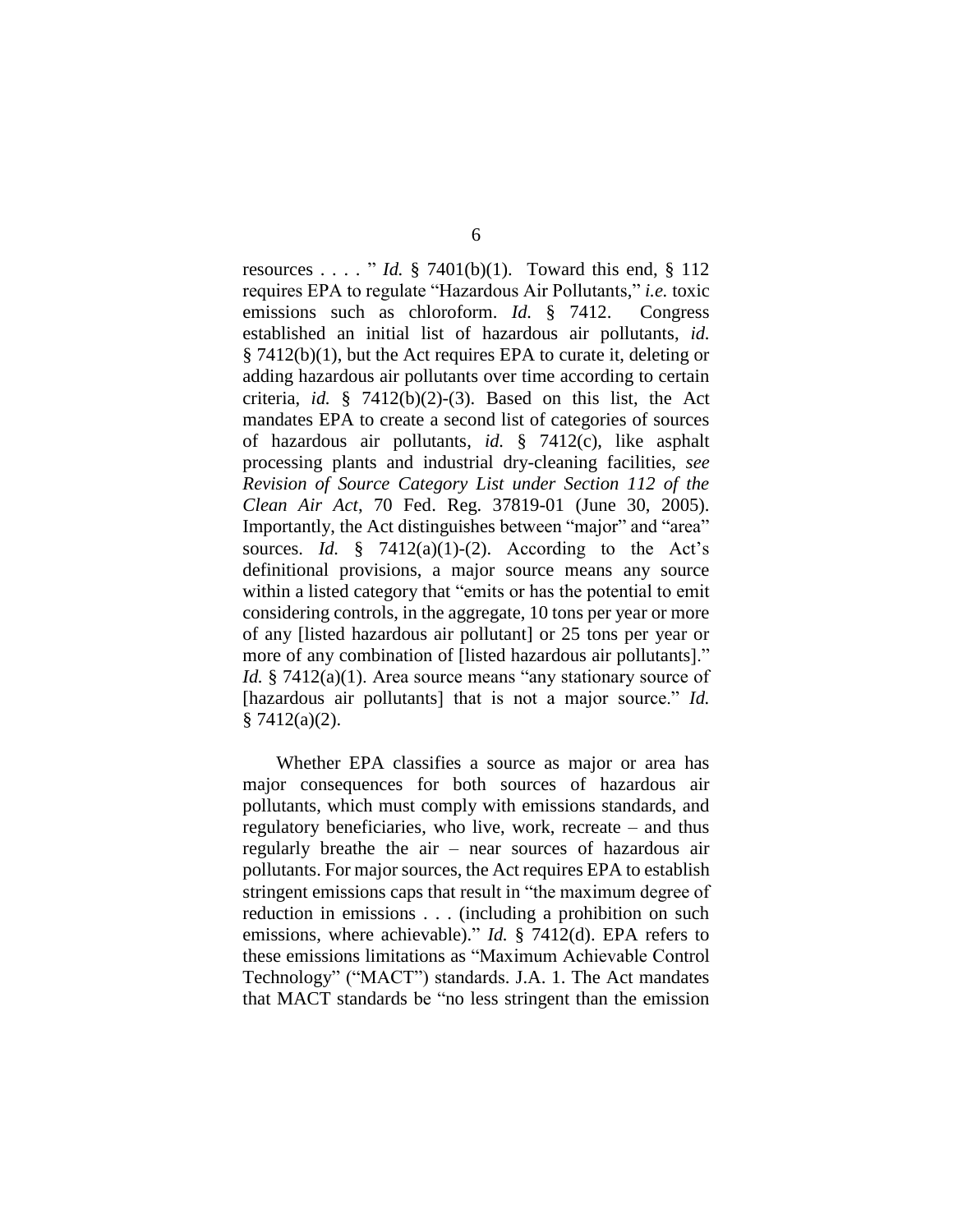control that is achieved in practice by the best controlled similar source." *Id.* § 7412(d)(3). By contrast, for area sources, EPA need not set emissions caps at all, save under limited circumstances. *See id.* § 7412(c)(3). Moreover, where the agency chooses to cap emissions for an area source, it may set emissions limits based on "Generally Available Control Technology" ("GACT") standards, which are far more lenient than their MACT counterparts.<sup>1</sup>

Of course, emissions caps are of little use if sources do not comply with them. Presumably in recognition of this, Congress enacted Title V of the CAA, 42 U.S.C. § 7661 *et seq.*, which makes it unlawful for a source subject to regulations under the Act – including GACT or MACT standards under § 112 – to operate without a permit, *see id.* § 7661a(a). Specifically, within a year of becoming subject to an obligation under the Act, Title V requires a source to submit a permit application and compliance plan to a state permitting authority. *Id.* § 7661b(b)-(c). In addition, a source must certify its compliance annually and submit to inspection, monitoring, and reporting requirements. *Id.* § 7661c(a)-(c). A source may apply to modify its permit, 40 C.F.R. § 70.7(e), and state permitting authorities must provide for public comment and a hearing on all permit applications that they receive, 42 U.S.C. § 7661a(b)(6).

But what if a state permitting authority issues or denies a permit application on a ground that a regulated source, or a

<sup>&</sup>lt;sup>1</sup> As we have observed, the Act does not provide any parameters for setting GACT standards, but its legislative history describes GACT as "'methods . . . [that] are commercially available and appropriate for application . . . considering economic impacts and the technical capabilities of firms to operate and maintain the emissions control systems.'" *U.S. Sugar Corp. v. EPA*, 830 F.3d 579, 595 (D.C. Cir. 2016) (quoting S. REP. NO. 101-228, at 171 (1989)).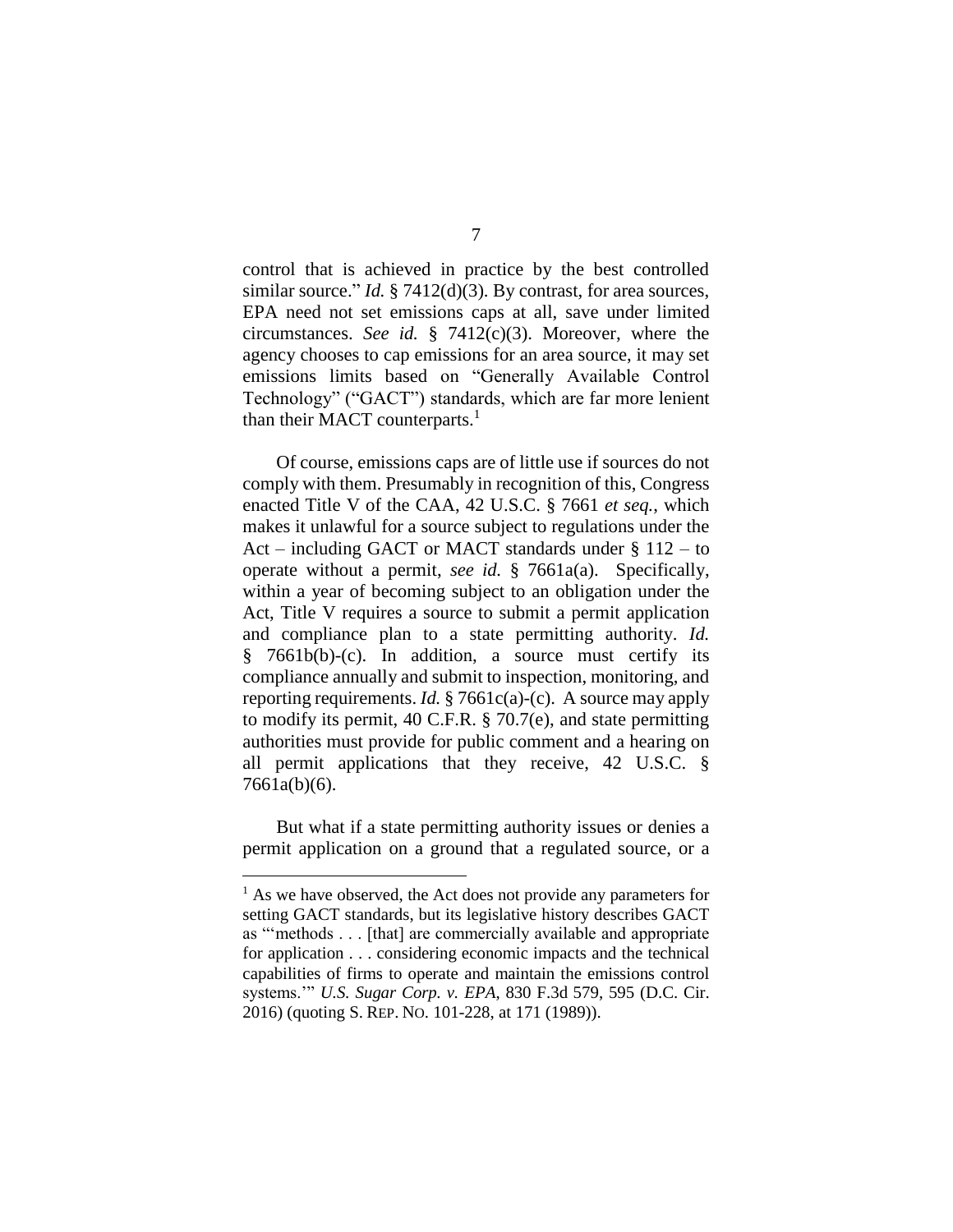regulatory beneficiary believes contravenes the Act? Congress apparently foresaw this circumstance, too. Indeed, Title V provides a detailed administrative process that dictates exactly when and how regulated sources and regulatory beneficiaries may seek EPA review of a state permitting authority's action, and, ultimately, judicial review of EPA action. *See id.* § 7611d. The process works as follows. First, state permitting authorities must submit to EPA all proposed operating permits. *Id.*  $§ 7611d(a)(1)$ . If any permit contains a provision that the Administrator determines is not in compliance with the Act, the Administrator must object in writing, and provide a statement of reasons for the objection, within forty-five days after receiving a copy of the proposed permit. *Id.* § 7661d(b)(1). If, within ninety days of an EPA objection, a permitting authority fails to submit a revised permit that satisfies the objection, the Administrator must issue or deny the permit in accordance with the Act. *Id.* § 7661d(c). Notably, refusing to revise a permit to conform with an EPA objection does not expose a permitting authority to any sort of penalty or liability whatsoever. If the Administrator does not object in writing within forty-five days of receiving a proposed permit, any person – including a regulated source or a regulatory beneficiary – may, within sixty days after EPA's forty-five-day objection period expires, petition the Administrator to object. *Id.* § 7661d(b)(2). The Administrator must grant or deny such a petition within sixty days after it is filed. *Id.*

Importantly, for reasons that will become clear, § 7661d specifies: (1) that "[n]o objection shall be subject to judicial review until the Administrator takes final action to issue or deny a permit under this subsection," *id.* § 7661d(c); and (2) that the Administrator's denial of a petition to object "shall be subject to judicial review under section 7607," § 7661d(b)(2). In turn, § 7607 contains the Act's umbrella judicial review provision, which confers jurisdiction in the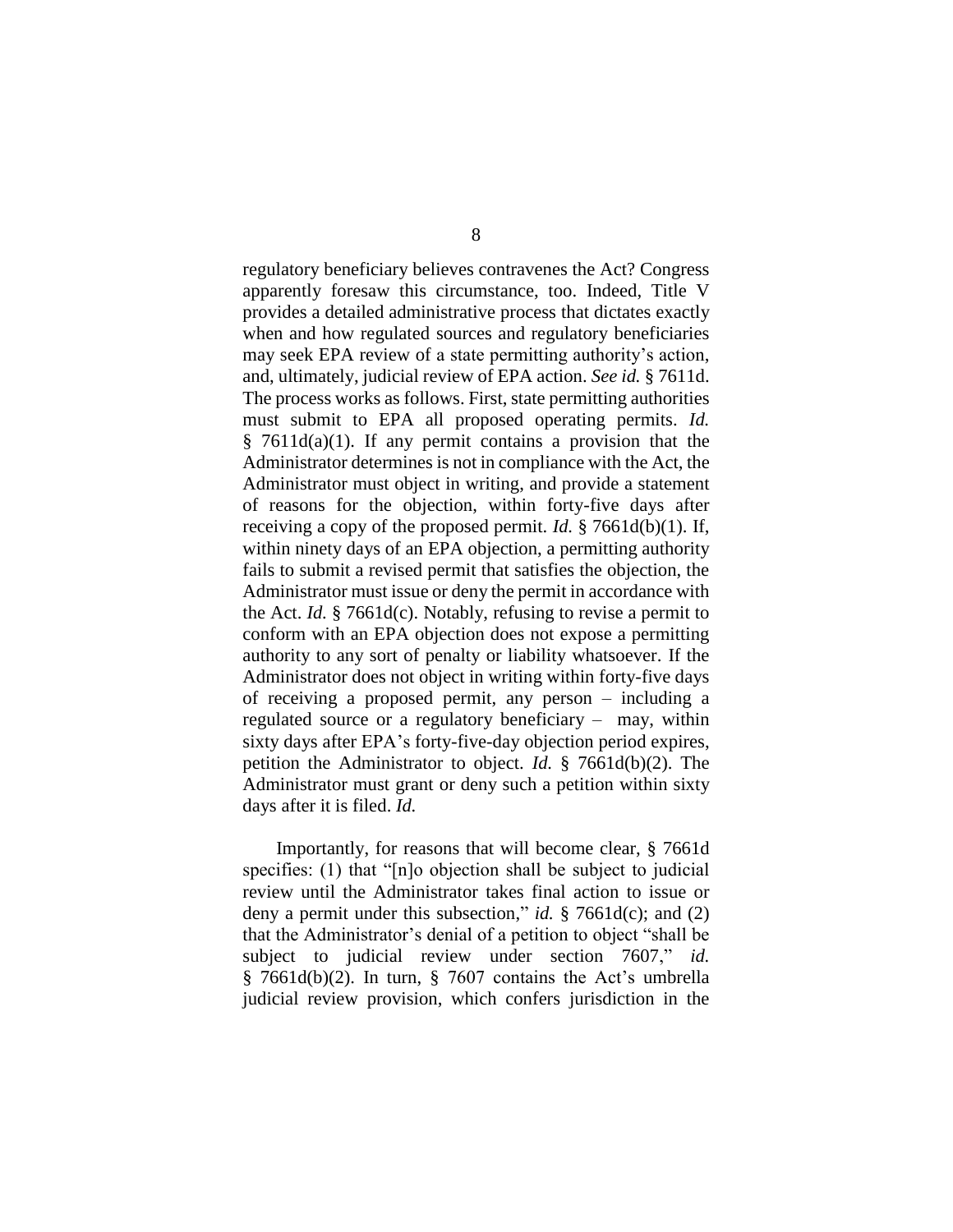appropriate circuit for regionally applicable final action of the Administrator and in this Court for, *inter alia*, final action of the Administrator that is "nationally applicable." *Id.*  $§ 7607(b)(1).$ 

With an understanding of the major statutory provisions and some of the regulations that govern the Wehrum Memo, we now provide fuller descriptions of the Wehrum Memo's predecessor, the Seitz Memo, and the Wehrum Memo itself. Where appropriate, we take care to note additional applicable CAA provisions and EPA regulations.

In 1995, without providing notice and comment, John Seitz – then Director of EPA's Office of Air Quality Planning and Standards – issued a memorandum to "clarify when a major source of [hazardous air pollutants] can become an area source" under § 112. J.A. 232 (underline in original). A major source may reclassify to an area source by limiting its potential to emit to below the major source threshold, the Seitz Memo concluded, *only until* the first date on which it must comply with a MACT standard or any other substantive regulatory requirement under the Act. *Id.* at 236. The Seitz Memo referred to this policy as "once in, always in." *Id.* In other words, under the Seitz Memo, once EPA classifies a source as major under § 112 and its first compliance date passes, the source is ineligible to reclassify as an area source, even if it takes an enforceable limit on its potential to emit to below the major source threshold. Despite EPA's stated intention to do so, *see*  J.A. 234, the agency never formalized the Seitz Memo through notice and comment rulemaking. Nevertheless, the Seitz Memo has remained in effect for nearly twenty-five years.

On January 25, 2018, however, EPA announced it was reversing course. That day, William L. Wehrum, Assistant Administrator for EPA's Office of Air and Radiation, and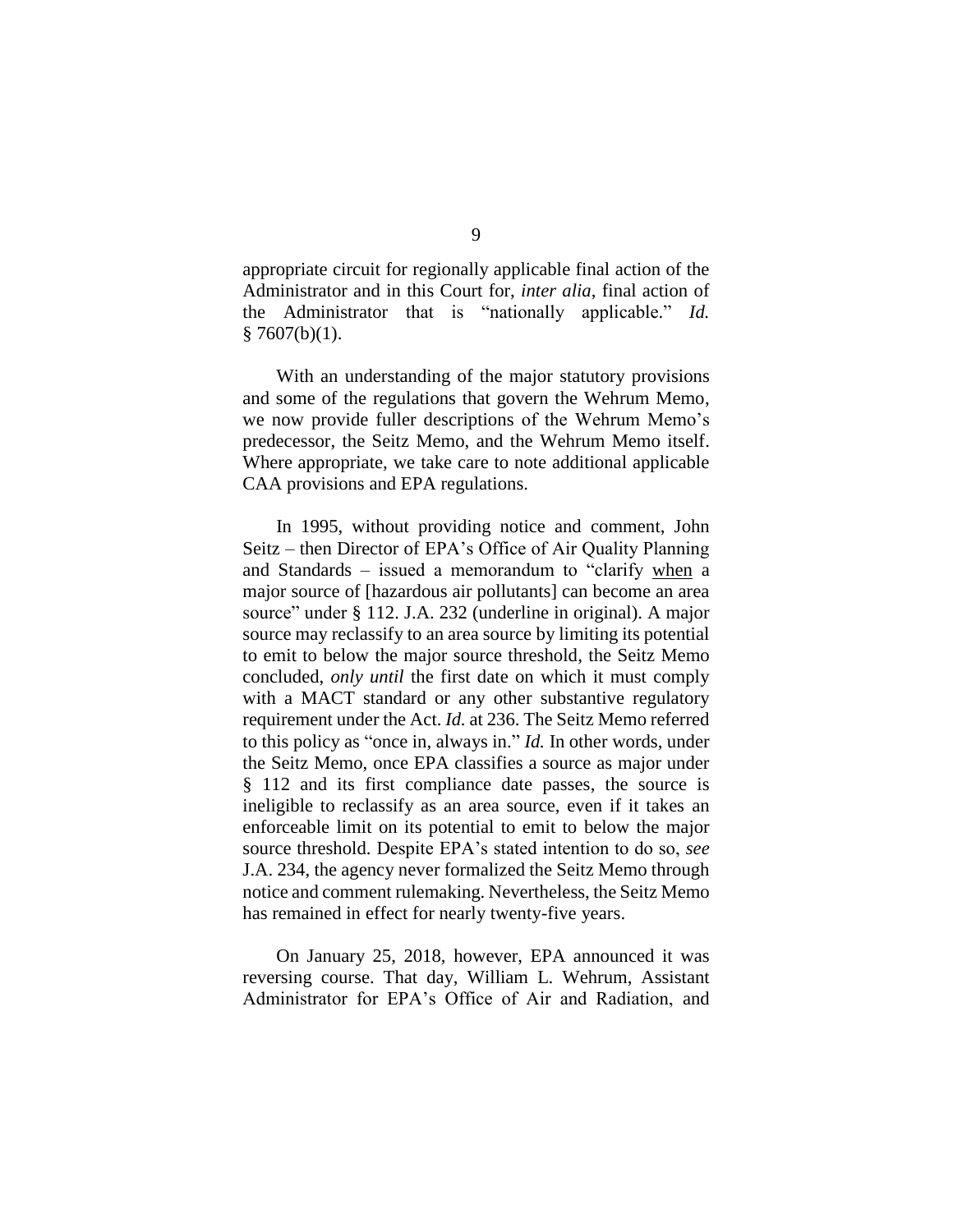"principal adviser to the Administrator in matters pertaining to air and radiation programs," 40 C.F.R. § 1.41, issued a fourpage memo to the agency's Regional Air Division Directors; it announced that EPA would no longer interpret § 112 in accordance with the Seitz Memo. Indeed, the Wehrum Memo explains, the agency cannot interpret § 112 in accordance with the Seitz Memo because the statute's plain-language "compels the conclusion" that a major source becomes an area source at such time when it takes an enforceable limit on its potential to emit to below the major source threshold. J.A. 1. Congress, the Wehrum Memo argues, placed no "temporal limitations" on when a major source is eligible to reclassify as an area source. *Id.* at 3. Accordingly, the Wehrum Memo declares that when a source previously classified as major limits its potential to emit to below the major source threshold, it "will no longer be subject either to the major source MACT or other major source requirements that were applicable to it as a major source under CAA section 112." *Id.* at 1. In addition, the Wehrum Memo states that it "supersedes" the Seitz Memo, *id.*, and it instructs that "[t]he Regional offices should send this memorandum to states within their jurisdiction," *id.* at 4.

## **II.**

Before explaining why the Wehrum Memo is not final agency action, we take a moment to clarify the proper test for finality. In this Court, its contours have become blurred amidst the "considerable smog," *Ass'n. of Flight Attendants v. Huerta*, 785 F.3d 710, 717 (D.C. Cir. 2015), enshrouding the related but separate analysis of whether an agency action is a legislative rule. In *Flight Attendants*, for example, we framed the finality inquiry as asking whether an action is "nonbinding" or a "binding legislative rule," *Flight Attendant*s, 785 F.3d at 716, and we held that the guidance document at issue was nonfinal because it was "not a legislative rule carrying the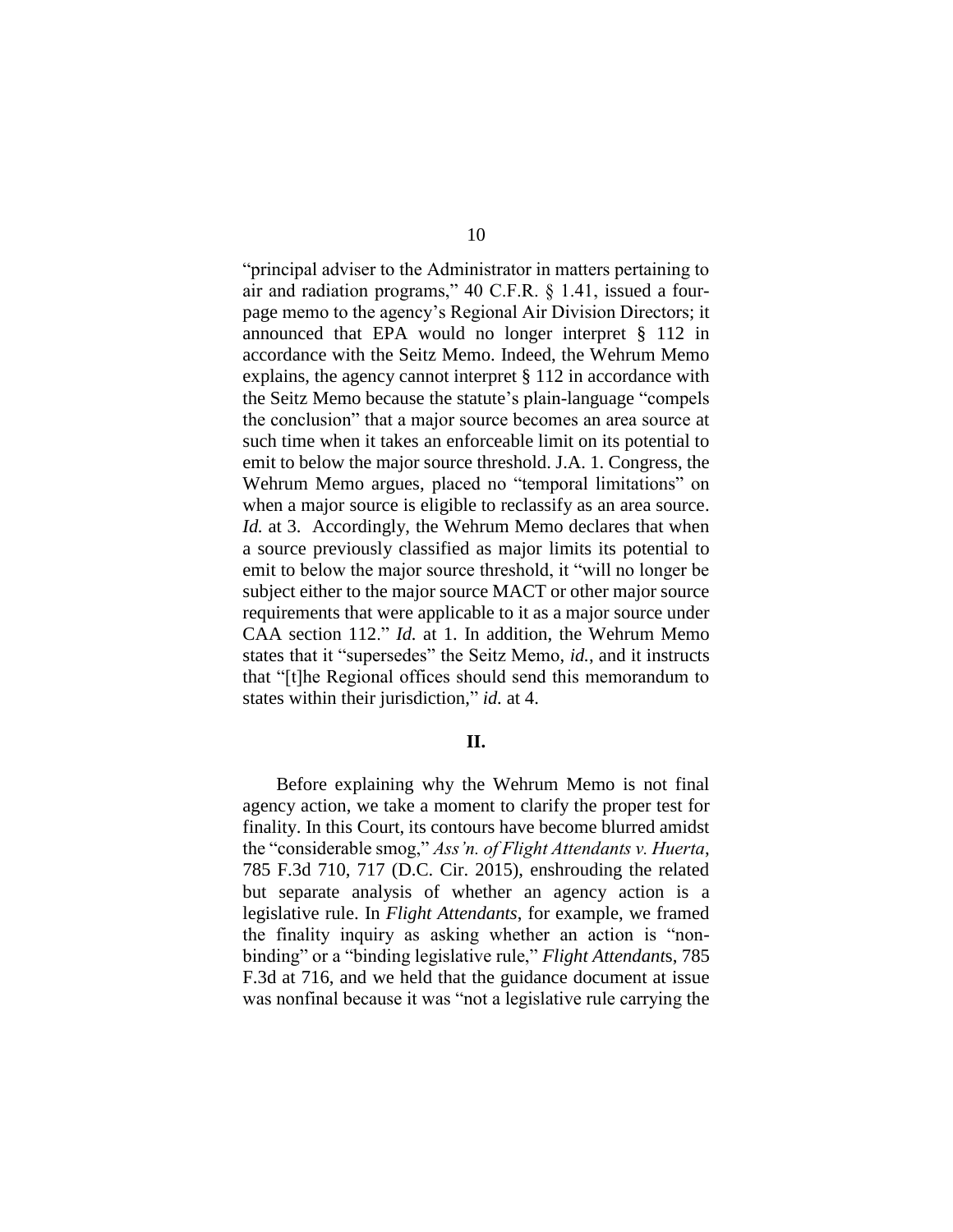'force and effect of law,'" *id.* (quoting *Perez*, 135 S. Ct. at 1204). Likewise, in *National Mining*, we opined that in order to analyze whether an action is final, we must first "take a step back" and analyze whether the rule is a legislative rule, interpretive rule, or general statement of policy. *Nat'l Min. Ass'n*, 758 F.3d at 251-52. The most important factor in this analysis, we continued, is whether an action has "actual legal effect," *id.* at 252, and we held that the action at issue did not and was therefore unreviewable, *id.* at 252-53.

Subsuming the finality analysis within the test for whether a rule is legislative is not always inappropriate; if a rule is legislative it has the force and effect of law, and a legislative rule is thus necessarily final. As the Supreme Court has twice reminded us within the last five years, however, if a rule is final it is not necessarily legislative, and therefore the finality analysis is distinct from the test for whether an agency action is a legislative rule.

In *United States Army Corps of Engineers v. Hawkes Co.*, 136 S. Ct. 1807 (2016), the Court affirmed that the two-prong test in *Bennett v. Spear*, 520 U.S. 154 (1997), remains finality's touchstone, *see Hawkes*, 136 S. Ct. at 1813 (quoting *Bennett*, 520 U.S. at 177-78) ("First, the agency action must mark the consummation of the agency's decisionmaking process . . . . And second, the action must be one by which rights or obligations have been determined, or from which legal consequences will flow."). In *Hawkes*, the question of whether the agency action at issue was the consummation of the agency's decisionmaking process was not in dispute. Accordingly, the Court's analysis focused on whether the action satisfied the second prong of *Bennett*. Notably, in undertaking this inquiry, the Court neither asked whether the action at issue had the force and effect of law nor made a single mention of legislative rules. Rather, the Court's inquiry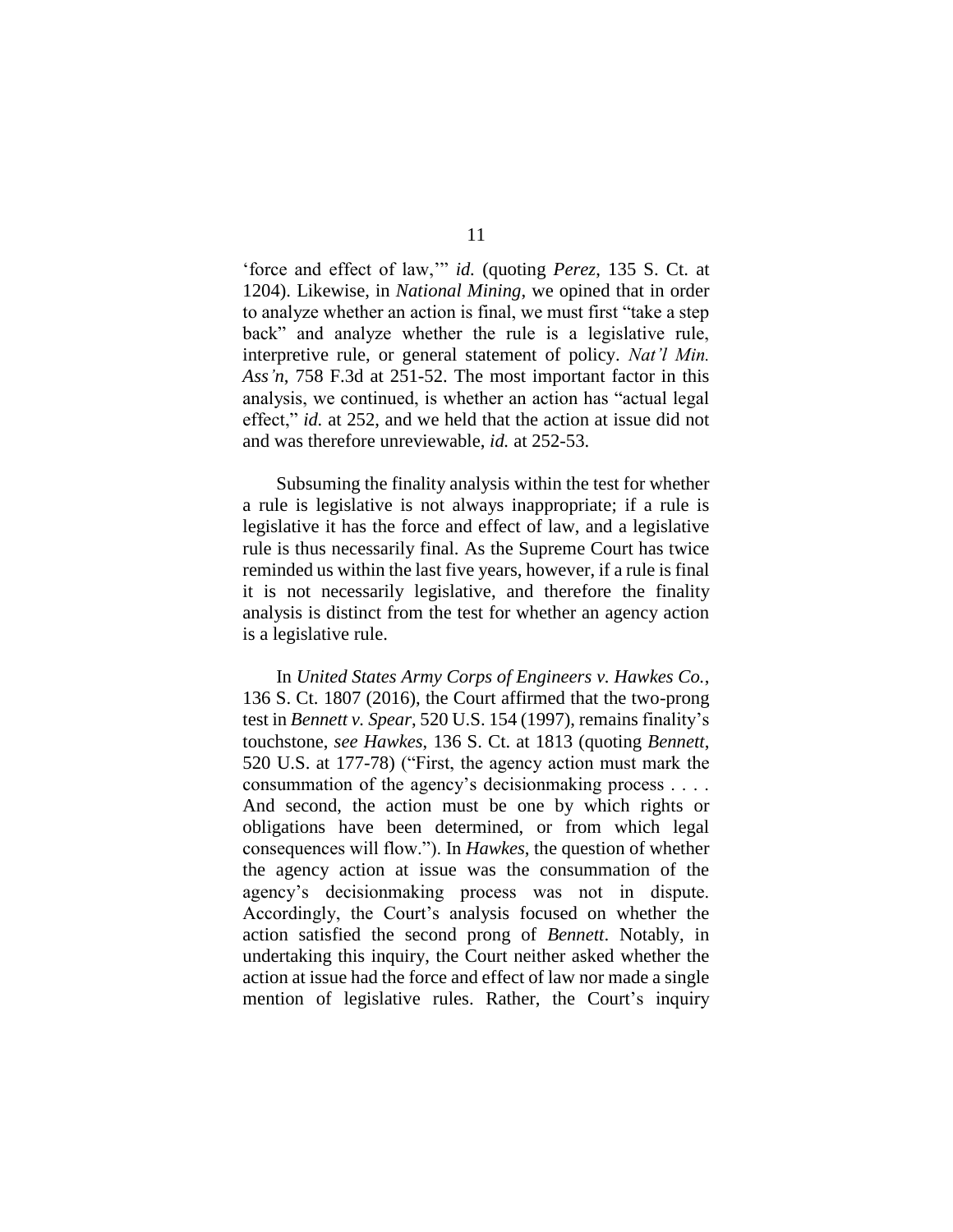focused on whether the action at issue gave "rise to 'direct and appreciable legal consequences.'" *Hawkes*, 136 S. Ct. at 1814 (quoting *Bennett*, 520 U.S. at 178).

*Perez*, too, makes clear that the finality analysis is distinct from the test for whether a rule is legislative. There, the Court affirmed the "longstanding recognition that interpretive rules do not have the force and effect of law." *Perez*, 135 S. Ct. at 1208 (internal citations omitted). Accordingly, overruling *Paralyzed Veterans of Am. v. D.C. Arena L.P.*, 117 F.3d 579 (D.C. Cir. 1997), the Court held that the APA does not require an agency to provide notice and comment in amending an interpretive rule, even if the new rule deviates significantly from its predecessor. *Id.* at 1206. In so holding, the Court reassured regulated entities and regulatory beneficiaries that they are not without recourse should an agency – perhaps to evade notice and comment – repudiate a longstanding interpretive rule by way of a second interpretive rule. *Id.* at 1209. In such a circumstance, the Court explained, an affected party can seek judicial review pursuant to the APA. *Id.* Because only final agency action is reviewable under the APA, *see* 5 U.S.C. § 704, *Perez* thus affirms that interpretive rules can be final, and, by implication, that the test for finality is independent of the analysis for whether an agency action is a legislative rule rather than an interpretive rule.

As commentators explain, maintaining an independent finality analysis is not merely a theoretical nicety; it has several salutary effects in practice. For example – as *Perez* alludes to, *see* 135 S. Ct. at 1209 – maintaining a finality analysis that is distinct from the test for whether a rule is legislative permits courts to review nonlegislative rules and thus safeguards against agencies evading both judicial review and notice and comment by acting via nonlegislative rules. *See* William Funk, *Final Agency Action After Hawkes*, 11 N.Y.U.J. L. & LIBERTY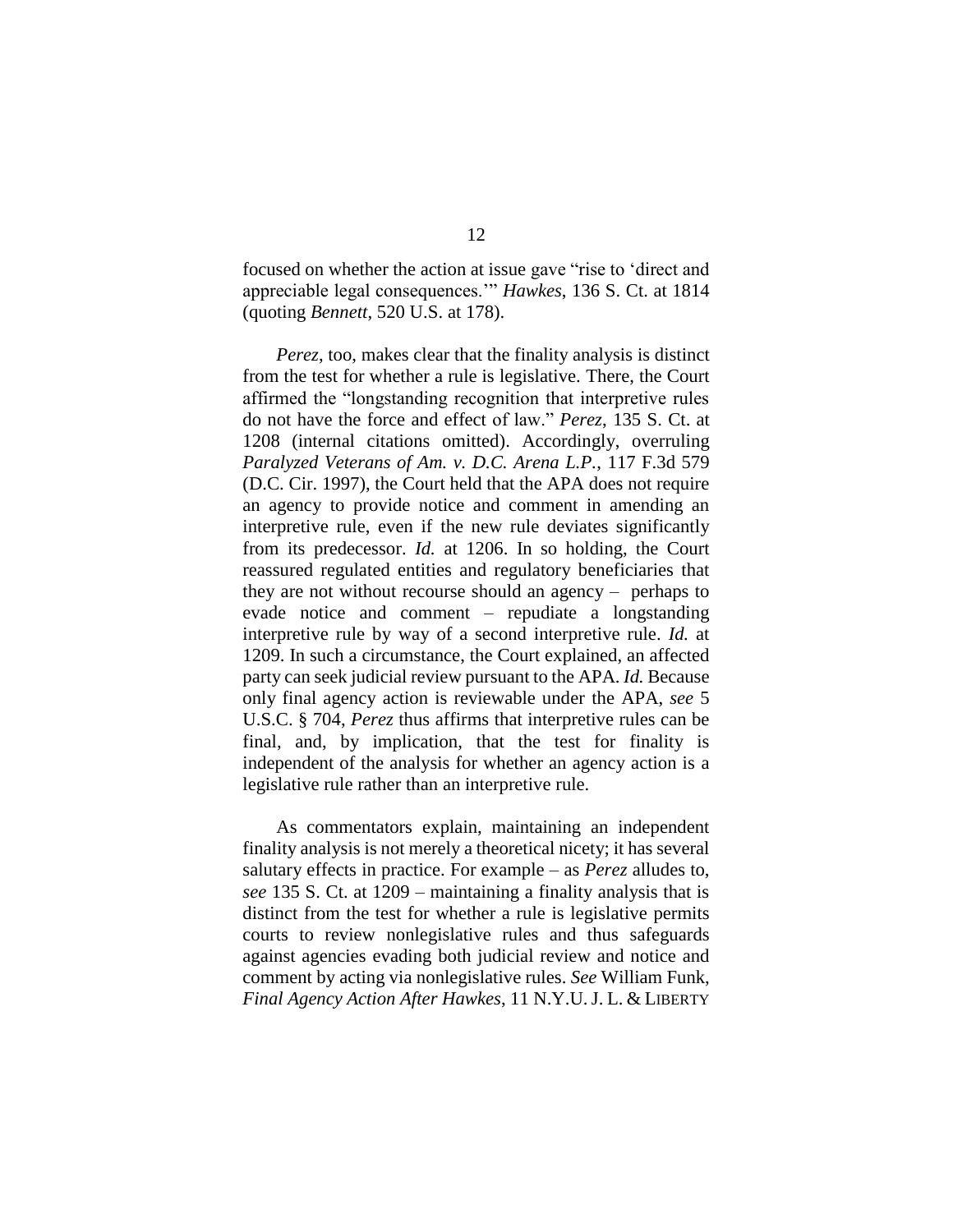285, 304 (2017). This is especially important when viewed from the perspective of regulatory beneficiaries, who are generally not parties to enforcement actions, and, therefore, may only be able to challenge nonlegislative rules via judicial review. *See* Nina A. Mendelson, *Regulatory Beneficiaries and Informal Agency Policymaking*, 92 CORNELL L. REV. 397, 420- 24 (2007).

Having clarified the proper test for finality, we now apply it to the Wehrum Memo. Consistent with the interpretive method we endorse herein, we hew closely to the CAA provisions and EPA regulations appertaining thereto.

Our first question is whether the Wehrum Memo "mark[s] the consummation of [EPA's] decisionmaking process." *Hawkes*, 136 S. Ct. at 1813 (quoting *Bennett*, 520 U.S. at 177- 78). It does. Notably, neither Respondent nor Intervenor offer substantive argument to the contrary. They were smart to save their ink. The Wehrum Memo unequivocally states that the plain language of § 112 "compels" the legal conclusion that qualifying major sources can reclassify at such time that they take an enforceable limit on their potential to emit to below the major source threshold. J.A. 1. In other words, the Wehrum Memo does not advance what EPA believes is a reasonable interpretation of § 112; it advances what EPA believes is the *only permissible* interpretation of the statute. Moreover, no mere subordinate issued the Wehrum Memo. Far from it. The Assistant Administrator for the Office of Air and Radiation issued it. As discussed, under EPA regulations, he is the "principal advisor to the Administrator in matters pertaining to air and radiation," *see* 40 C.F.R. § 1.41, and, as we have held previously with respect to the Assistant Administrator for the Office of Air and Radiation, nothing within EPA's regulations provides us "reason to question his authority to speak for the EPA." *Her Majesty the Queen in Right of Ontario v. EPA*, 912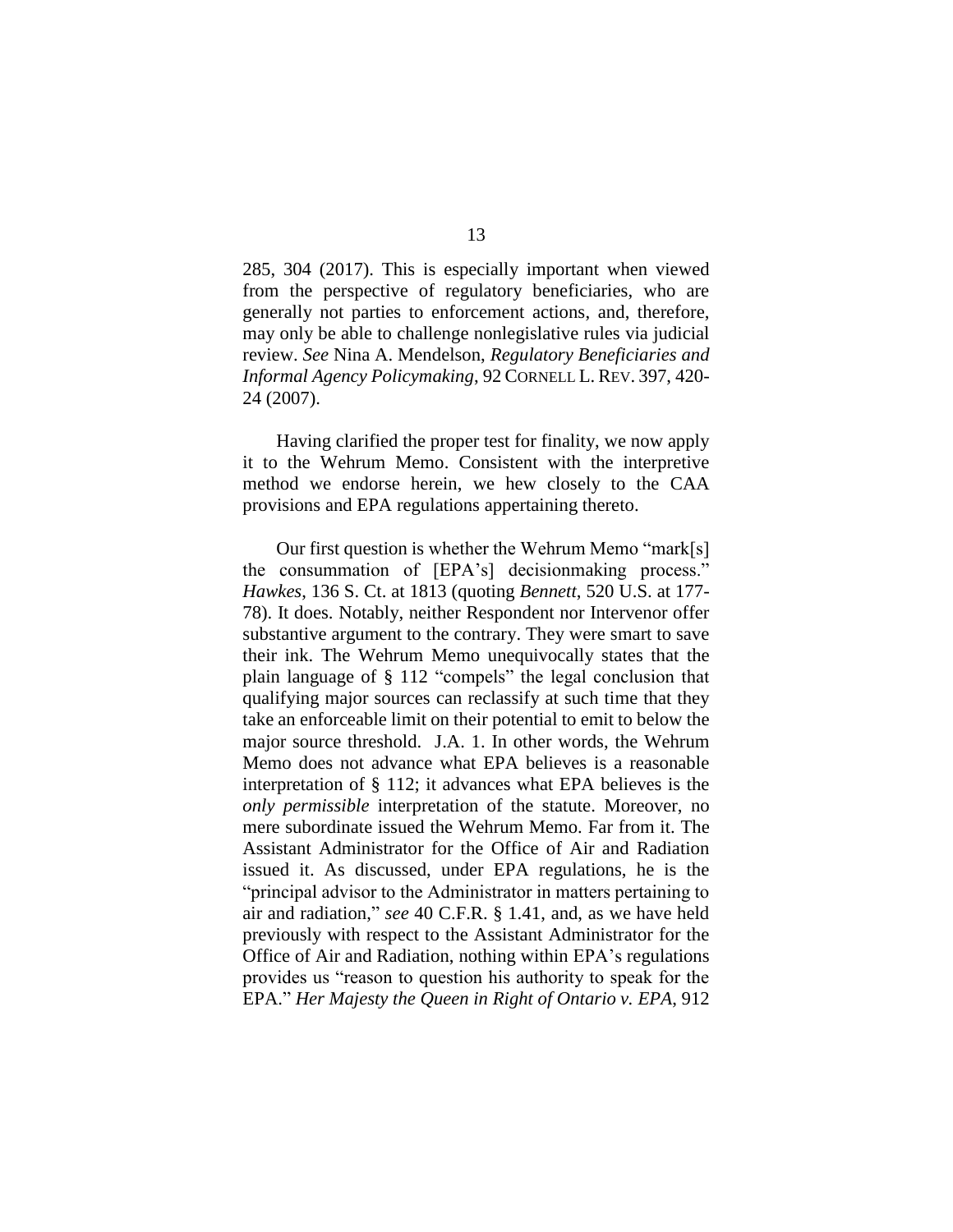F.2d 1525, 1532 (D.C. Cir. 1990) (internal citations omitted). *Cf. Soundboard Ass'n. v. FTC*, 888 F.3d 1261, 1267-69 (D.C. Cir. 2018), *cert denied* 139 S. Ct. 1544, 2019 WL 1590248 (Apr. 15, 2019) (Federal Trade Commission ("FTC") staff opinion letter not consummation of agency's decisionmaking process because FTC regulations expressly delineated between Commission advice and staff advice and provided petitioners opportunity to seek opinion from Commission itself). Moreover, EPA published notice of the Wehrum Memo, and reiterated its principal conclusion, in the Federal Register. *See* 83 Fed. Reg. 5543-01 (Feb. 8, 2018). Accordingly, the Wehrum Memo can only reasonably be described as EPA's last word on when a major source can reclassify to an area source under § 112.

Because the Wehrum Memo satisfies *Bennett's* first prong, we ask next whether it has "direct and appreciable legal consequences." *Hawkes*, 136 S. Ct. at 1814 (quoting *Bennett*, 520 U.S. at 178). Petitioners argue that it does because it creates a new right  $-$  *i.e.* it allows major sources unable to reclassify to area sources under the Seitz Memo to so reclassify. Cal. Pet'rs' Br. 17-20. Respondent counters that the Wehrum Memo does not change the rights of regulated sources. EPA Br. 26-28. Whether or not a regulated source has the right to reclassify, Respondent contends, is only determined within the Title V permitting process. *Id*. (citing 42 U.S.C. § 7661d).

For reasons now explained, we hold that the Wehrum Memo does not have a single direct and appreciable legal consequence.

*Hawkes* instructs that whether an agency action has direct and appreciable legal consequences is a "'pragmatic'" inquiry. *Id.* at 1815 (quoting *Abbot Labs. v. Gardner*, 387 U.S. 136, 149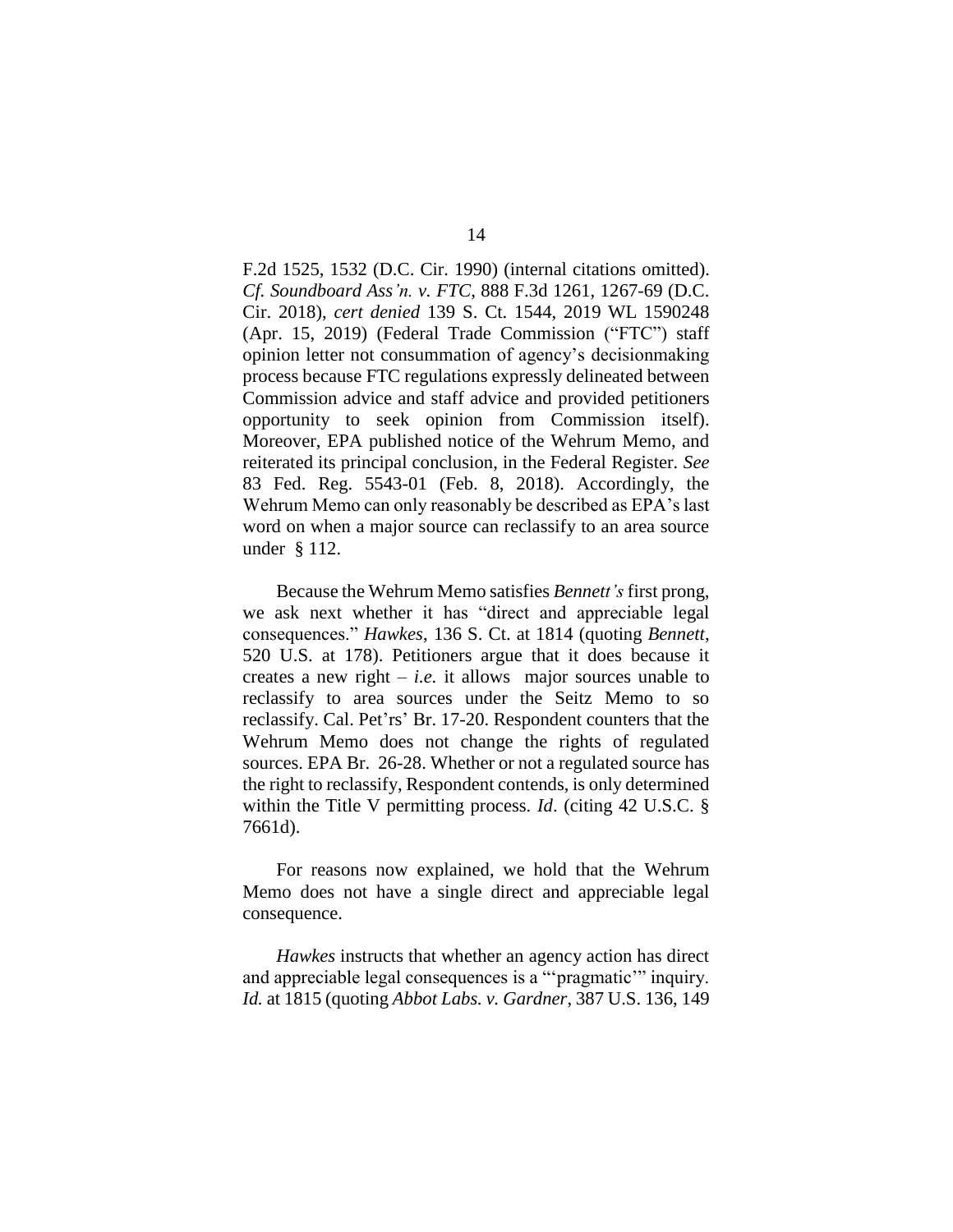(1967)). In characterizing the inquiry as pragmatic, we do not take the Court to be encouraging some sort of common-sense approach. Quite the opposite. We take it as counseling lower courts to make *Bennett* prong-two determinations based on the concrete consequences an agency action has or does not have as a result of the specific statutes and regulations that govern it. Thus, in *Hawkes*, the Court held, in part, that the agency determination at issue had direct and appreciable legal consequences because, under the applicable statutes and regulations, if petitioners failed to heed the determination they did so at the risk of significant criminal and civil penalties. *Id*. And the cases *Hawkes* relies on as past examples of the "pragmatic approach [the Court] has long taken to finality" hold similarly. *Id.* (citing and quoting *Sackett v. EPA*, 566 U.S. 120, 126 (2012) (holding that agency action at issue satisfied *Bennett* prong-two because, under the relevant statutes and regulations, it appeared to expose petitioners to double penalties in a future enforcement proceeding and to limit their ability to obtain a certain type of permit); *Abbot Labs.*, 387 U.S. at 152 (holding that action at issue had a "sufficiently direct and immediate" impact on petitioners, such that judicial review was appropriate, because, under the governing statutes and regulations, noncompliance risked "serious criminal and civil penalties"); *Frozen Food Express v. United States*, 351 U.S. 40, 44 (1956) (same)).

Quite recently, in *Valero Energy Corporation v. EPA*, No. 18-1028, 2019 WL 2587837 (D.C. Cir. June 25, 2019), we affirmed this approach. At issue there, like here, was whether an EPA guidance document that declared the agency's interpretation of a statute was final under the Act. We held that it was not. Assessing it within the context of the Act, we emphasized that: (1) the guidance imposed no obligations, prohibitions, or restrictions; (2) it put no party to the choice between costly compliance and the risk of a penalty of any sort;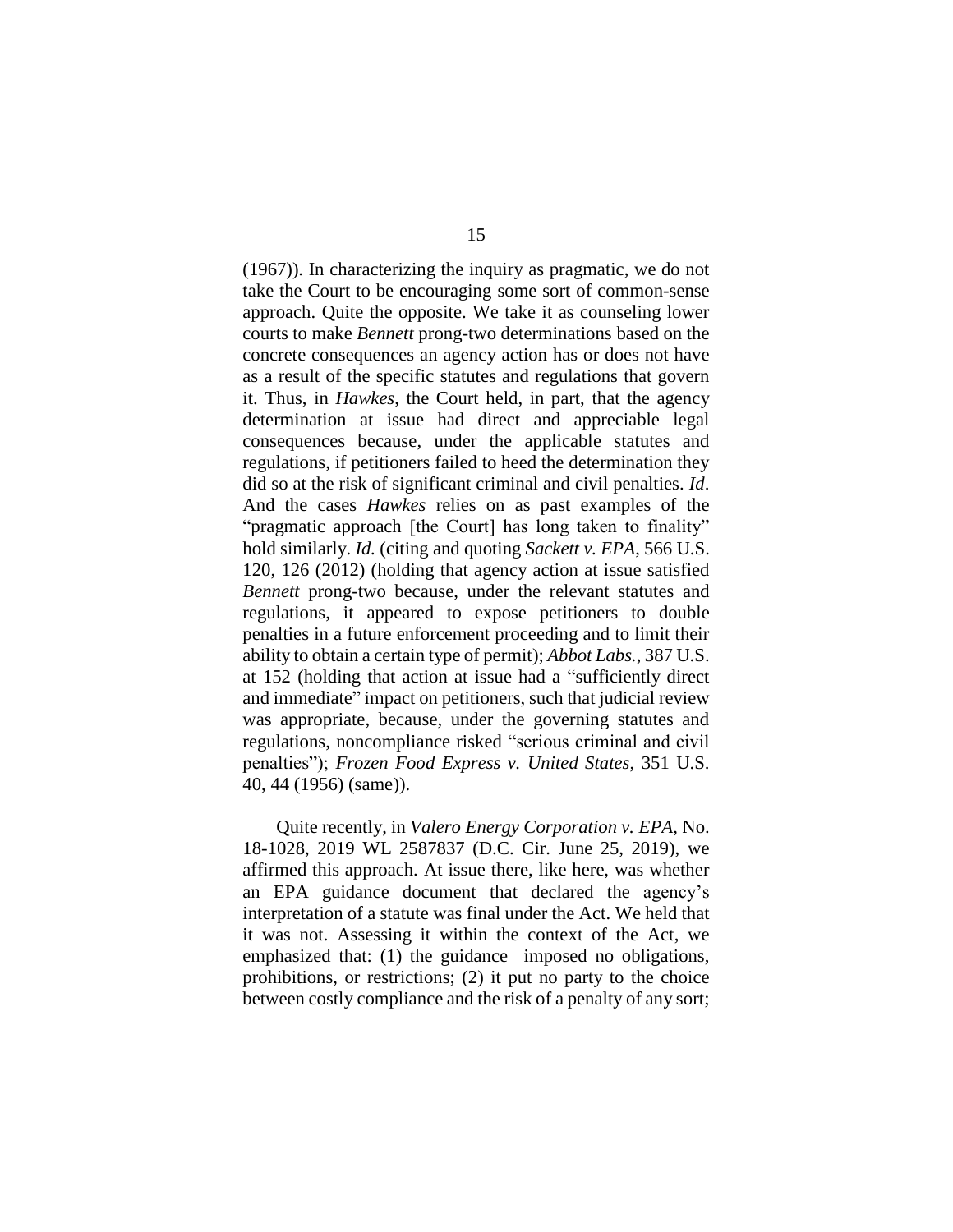(3) EPA acknowledged at oral argument that the guidance had no independent legal authority; and (4) that the Act provided regulated parties a statutory mechanism by which to challenge any EPA action that was premised on the statutory interpretation that the guidance advanced. *Valero*, 2019 WL at \*3-5.

Assessing the Wehrum Memo under *Hawkes* and in accordance with *Valero*, we find that it is not final. True, it unequivocally declares that major sources, at such time that they limit their potential to emit to below the major source threshold, "will no longer be" subject to MACT standards. J.A. 1. Viewed within the context of the Act, however, the Wehrum Memo is all bark and no bite. As Respondent averred twice at oral argument, neither EPA nor any regulated source can rely on the Wehrum Memo within the Title V permitting process or in any other proceeding. Oral Arg. 50:15-50:27, 1:01:13-1:01:50. In other words, as Respondent concedes, although the Wehrum Memo forecasts EPA's position as to § 112, it has no independent legal authority. In addition, under the Act and EPA regulations, a state permitting authority that refuses to comply with the Wehrum Memo faces no penalty or liability of any sort. Further still, the instant matter does not present a circumstance where the action at issue may be legally consequential because its binds agency staff and affected parties have no means (outside of judicial review) by which to challenge it. To the contrary, the Act contains clear provisions pursuant to which: (1) a state permitting authority can refuse to apply the Wehrum Memo and seek judicial review if EPA issues a permit over its refusal, *id.* § 7661d(c); and (2) a regulatory beneficiary can petition EPA to object to a state permitting authority's application of the Wehrum Memo and seek judicial review if EPA denies the petition, *id*. § 7661d(b)(2).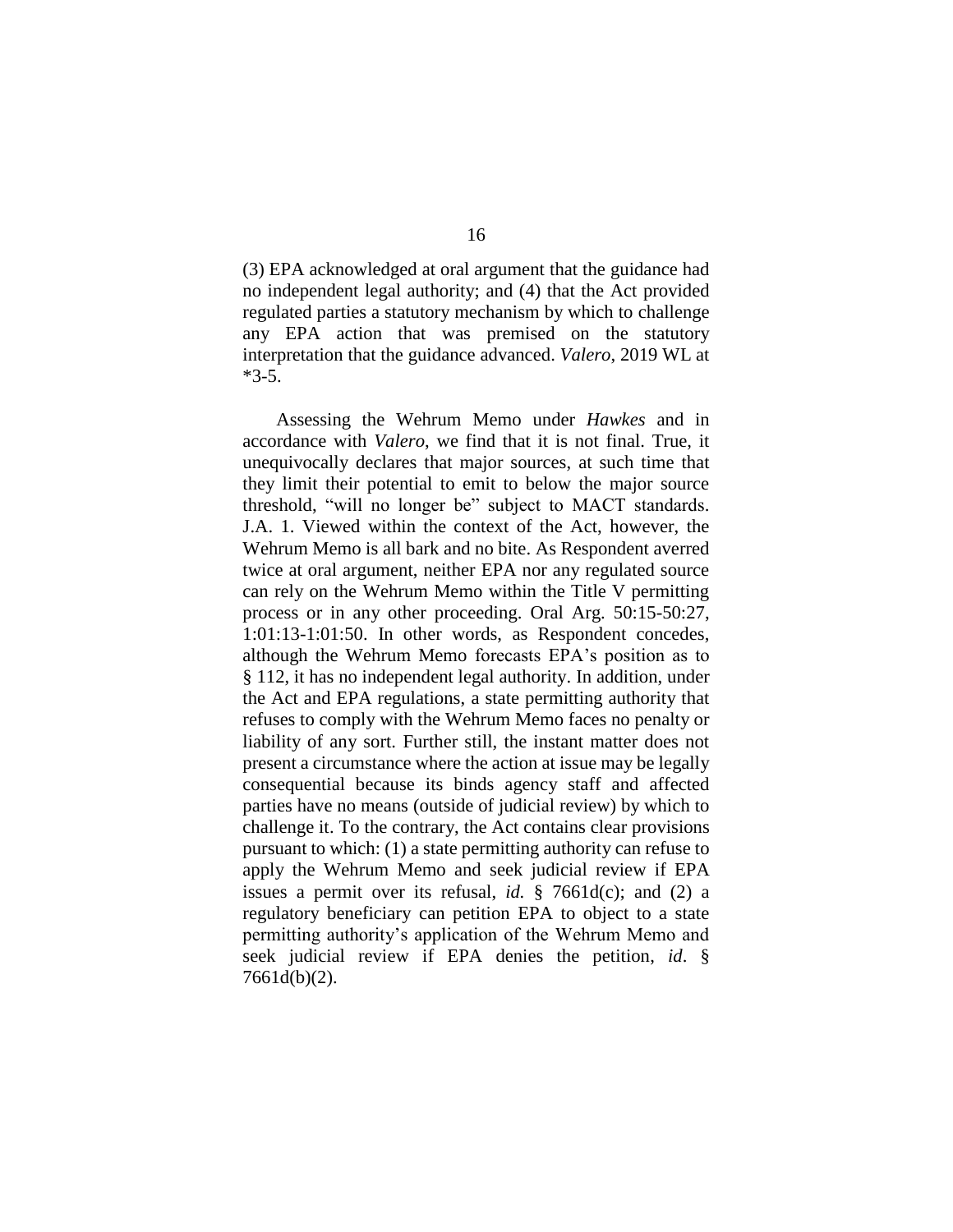Accordingly, although the Wehrum Memo, in no uncertain terms, forecasts EPA's definitive interpretation of § 112, it has no direct and appreciable legal consequences: neither EPA nor regulated sources can rely on it as independently authoritative in any proceeding; state permitting authorities face no penalty or liability of any sort in ignoring it; and state permitting authorities and regulatory beneficiaries have clear statutory avenues by which to challenge a permitting decision adopting the reasoning of the Wehrum Memo and seek judicial review if EPA fails to sustain their challenges. Under  $\S$  7661d(c), if a state permitting authority refuses to issue a permit allowing a major source to reclassify as an area source, and EPA subsequently issues such a permit following the reasoning of the Wehrum Memo, judicial review is appropriate. Under § 7661d(b)(2), if EPA, following the reasoning of the Wehrum Memo, denies a petition from any person asking the agency to object to a state permitting authority's issuance of a permit that allows a major source to reclassify as an area source, judicial review is appropriate. Indeed, because Congress specified that "[n]o objection shall be subject to review until the Administrator takes final action to issue or deny a permit under this subsection," § 7661d(c), we would contravene Congressional intent if we were to hold that a memo that merely forecasts a future objection is final agency action and subject to judicial review at this time.

The dissent insists that the Wehrum Memo satisfies *Bennett*'s second prong because it "altered the legal regime." Dis. Op. 12. Indeed, the dissent forewarns, the Wehrum Memo "commands, orders, and dictates [to]" EPA employees, *id.* at 4, and "state permitting authorities are subject to" the statutory interpretation it advances, *id.* Said differently, according to the dissent, because of the Wehrum Memo, sources subject to MACT standards that limit their potential to emit to below the major source threshold are now "*assured* that they will be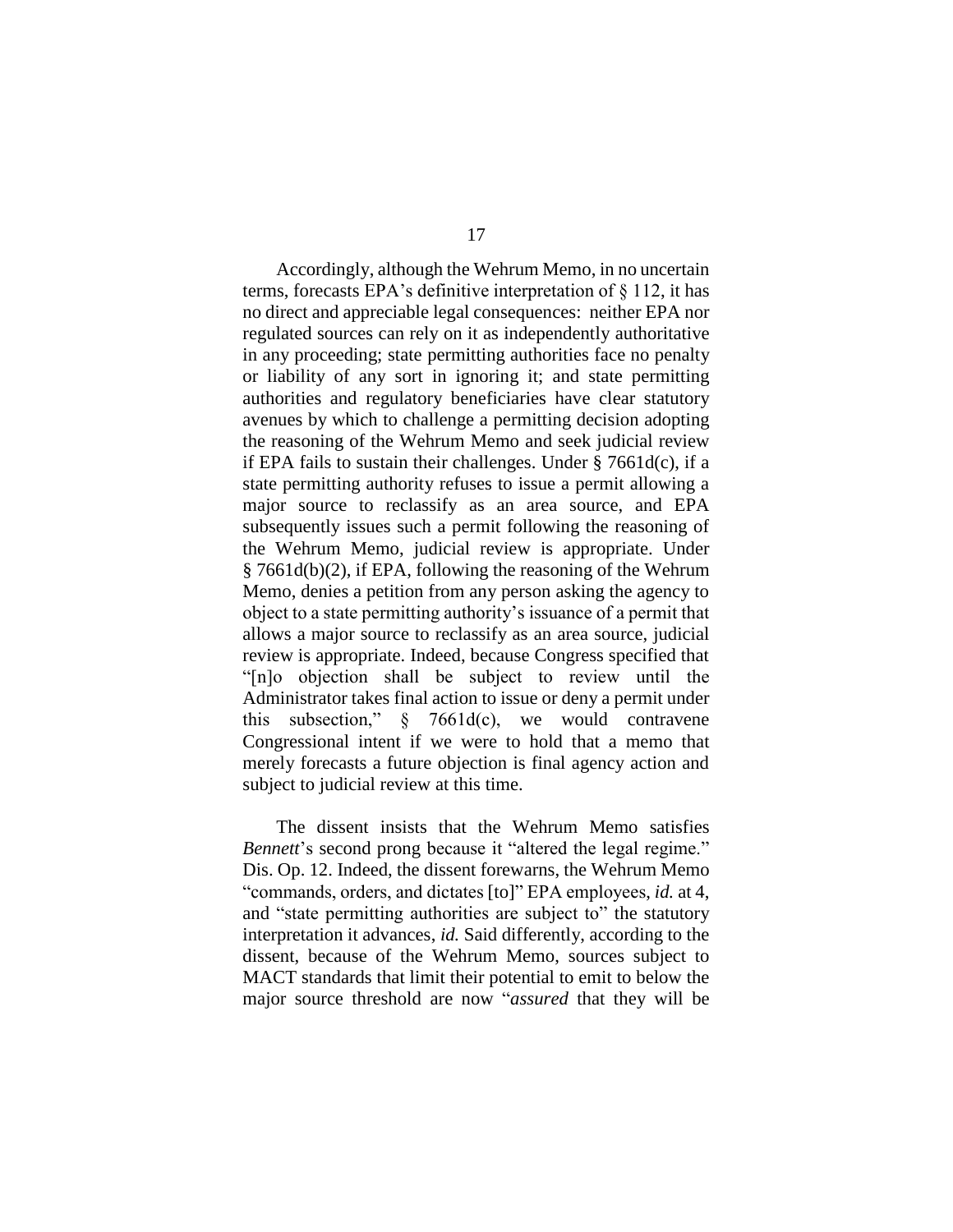subject to decreased regulation with EPA's support." *Id.* at 12 (emphasis added).

While the question is not free from doubt, we respectfully disagree. As noted above, we must remain laser focused on whether the Wehrum Memo gives "rise to 'direct and appreciable legal consequences.'" *Hawkes*, 136 S. Ct. at 1814 (quoting *Bennett*, 520 U.S. at 178), and when viewed in its specific regulatory context, it does not. "[M]ajor sources must comply with technology-based emission standards requiring the maximum degree of reduction in emissions EPA deems achievable, . . . [and] [i]n order to obtain an operating permit under title V of the [CAA], major sources must comply with extensive monitoring, reporting and record-keeping requirements. *Nat'l Min. Ass'n v. U.S. E.P.A.*, 59 F.3d 1351, 1353 (D.C. Cir. 1995). Major sources must obtain a permit in order to operate, and unless and until that permit is amended or set aside, the stringent requirements set forth therein must be complied with while that equipment is operational. The Wehrum Memo itself does not revoke or amend a single permit. As acknowledged by the Ohio environmental authorities in materials cited by petitioners, "[i]f you want to take advantage of the new guidance [in the Wehrum Memo], you will need to submit an application to modify your current permit." Environmental Pet'rs' Br., Standing Addendum 0198. Assuredly, although the Wehrum Memo advises EPA employees of the agency's position as to § 112, it does not bind state permitting authorities or assure regulated entities of the ability to reclassify. As EPA concedes, EPA Br. 21, 25, in receiving such an application to modify a permit, a state permitting authority may – with total impunity – ignore the Wehrum Memo and deny the application. It is true that the Administrator must issue a revised permit over the state permitting authority's protest if he or she believes that the statute so requires,  $\S$  7661d(c), but in such a case, the statute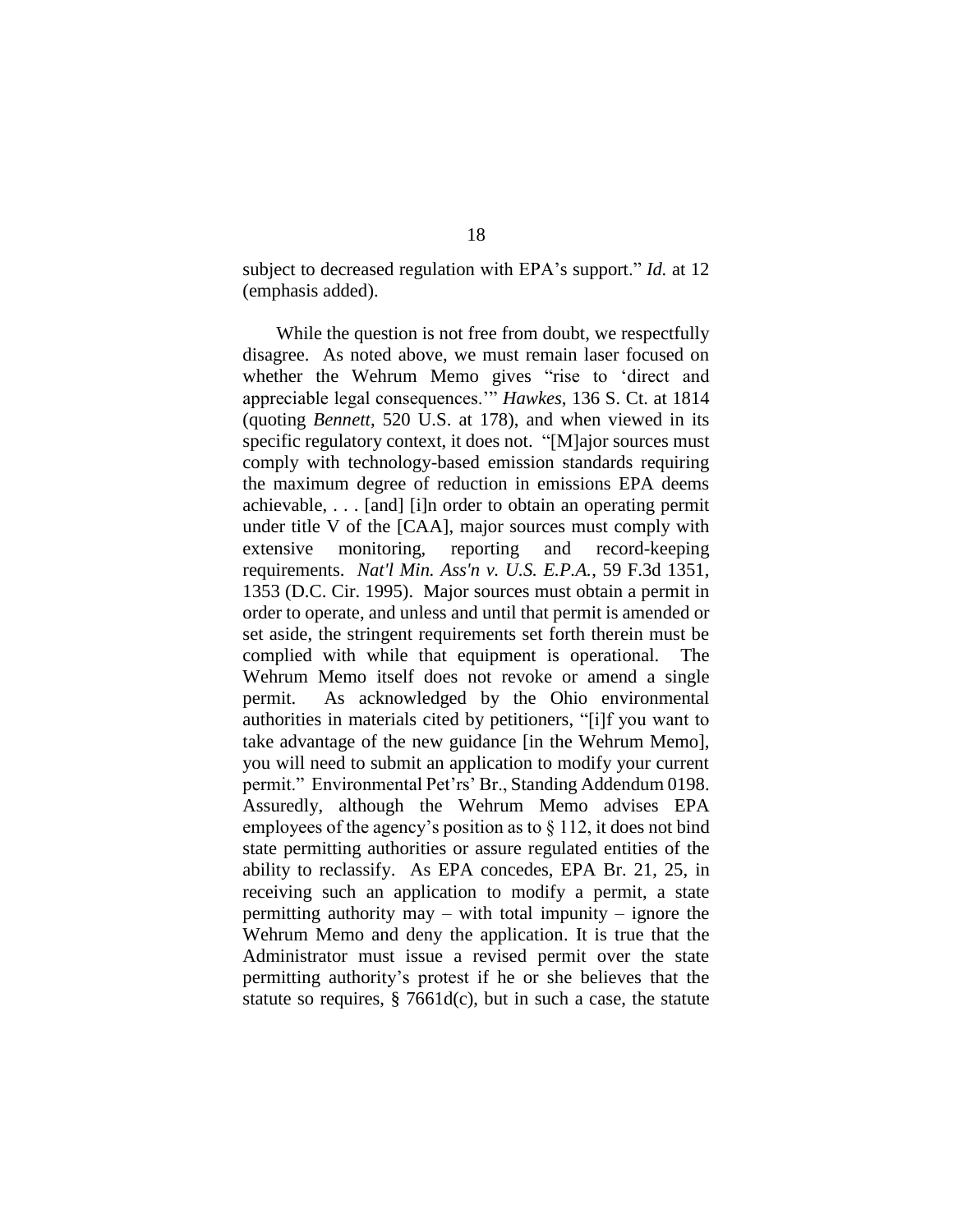explicitly provides the state permitting authority a mechanism by which to seek judicial review of the Administrator's action. *Id.* Regardless of whether Congress generally intended to allow pre-enforcement review of guidance documents under some circumstances in the CAA, here, as described above, Congress specifically directed that judicial review shall not be available until the Title V permit amendment process reaches a conclusion, *see* §§7661d(b)(2), 7661d(c). Congress' explicit understanding of finality in this specific statutory context controls our consideration of the instant guidance document, which pertains to that same permit amendment process.

\*\*\*

Before concluding, we note that we have twice had occasion to ask whether an EPA guidance document that implicated the Act's Title V permitting process was final agency action: first in *Appalachian Power Co. v. EPA*, 208 F.3d 1015, 1021 (D.C. Cir. 2000), then in *National Environmental Development Ass'n v. EPA*, 752 F.3d 999 (D.C. Cir. 2014). In each, we found that the guidance at issue was final. A brief analysis of our reasoning in those cases demonstrates why the Wehrum Memo is not.

In *Appalachian Power*, at issue was a nineteen-page guidance document relating to certain monitoring requirements for Title V sources. *Appalachian Power*, 208 F.3d at 1019-20. In assessing our jurisdiction over the guidance, we did not consider § 7611d. Instead, we framed our jurisdiction solely in terms of § 7607(b)(1). *See id.* at 1021 n. 10 ("Our jurisdiction extends to 'any . . . nationally applicable . . . final action taken by,' the EPA 'Administrator.'") (quoting 42 U.S.C.  $§ 7607(b)(1))$ . We predicated our holding that the guidance was final on the following findings. First, we found that it required state permitting authorities to: (1) "review their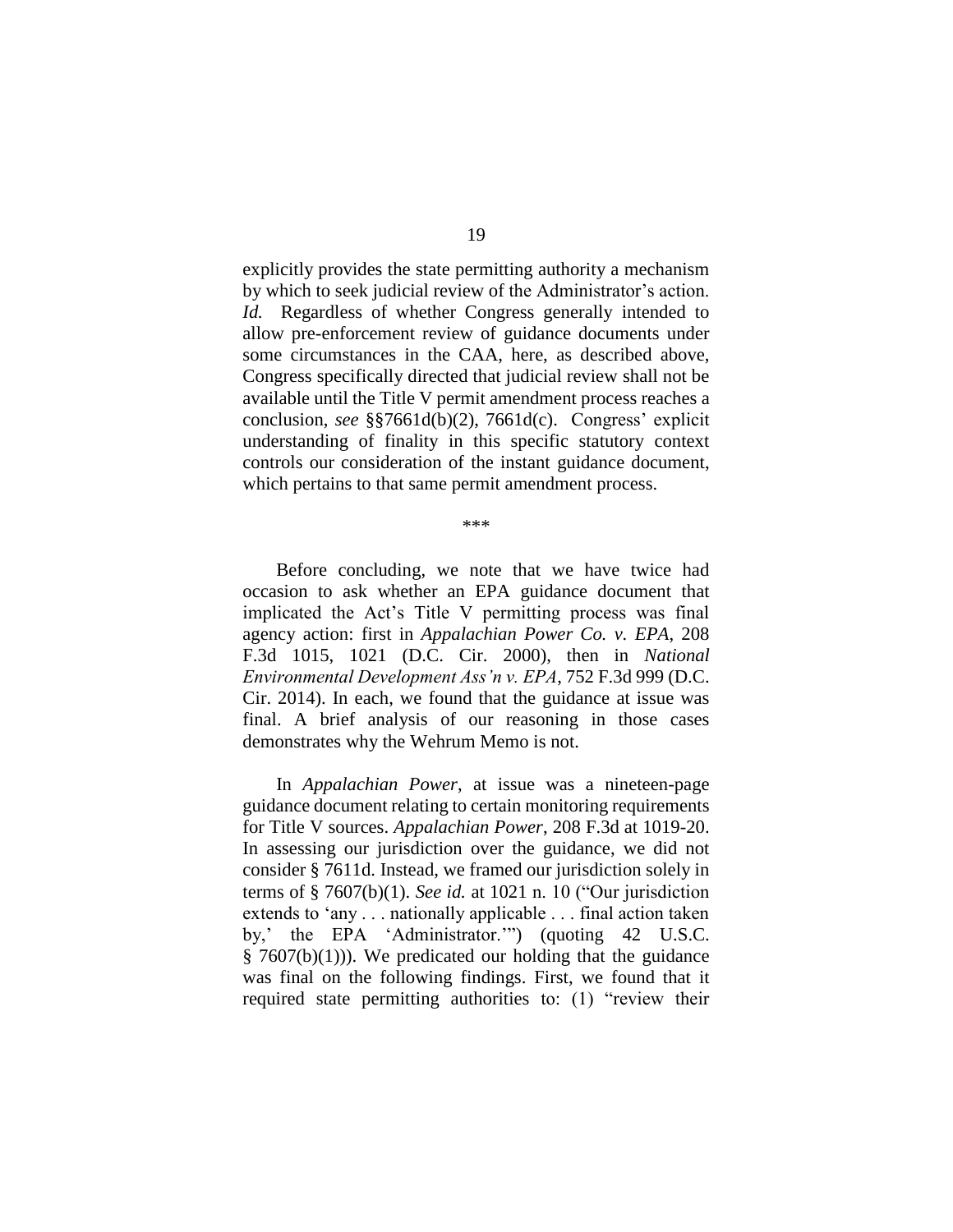emission standards and the emission standards EPA has promulgated to determine if the standards provide enough monitoring;" and (2) "insert additional monitoring requirements as terms or conditions of a permit . . . if they believe existing requirements are inadequate, as measured by EPA's multi-factor, case-by-case analysis set forth in the Guidance." *Id.* at 1022. Second, we found that EPA did not dispute petitioners' assertion that state permitting authorities were relying on EPA's guidance in insisting that regulated sources utilize a monitoring method that was more burdensome than the monitoring method set out under existing EPA regulations. *Id.* at 1023 & n.17. Finally, we found that a challenge to an individual permit applying the guidance would not be heard in this Court, presumably because we felt any such challenge would have only regional implications. *Id.* at 1023 n. 18.

In *National Environmental*, the guidance document before us explained that, due to a decision of the Sixth Circuit, EPA was altering a certain interpretation of its regulations only for Title V sources located within the Sixth Circuit's jurisdiction. *Nat'l Envtl*., 752 F.3d at 1003. As in *Appalachian Power*, in assessing our jurisdiction over the guidance, we asked only whether it was final under  $\S 7607(b)(1)$  and made no mention of § 7661d. *Id.* at 1006. In holding that it was final, we found that the "finality and legal consequences" of the guidance "were made plain" when EPA "relied on [it]" in approving a Federal Implementation Plan ("FIP") "involving a company located outside the jurisdiction of the Sixth Circuit." *Id.* at 1007 (citing 78 Fed. Reg. 17836, 17842 & n. 10 (March 22, 2013)). Indeed, within the FIP approval – which is a final, legislative rule carrying the force and effect of law – EPA cited the guidance as the sole authority for the legal conclusion that certain regulations applied to certain sources located outside of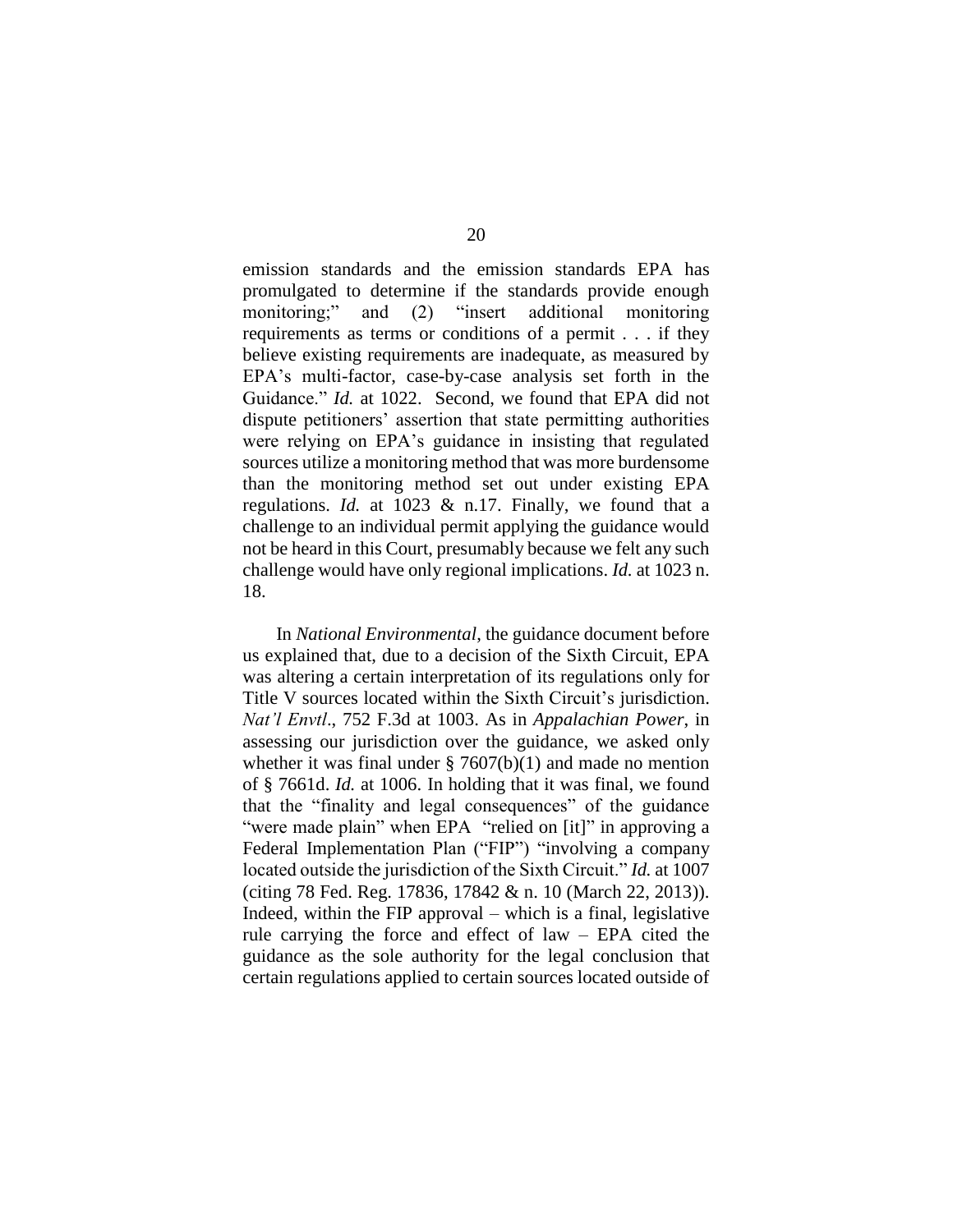# the Sixth Circuit's jurisdiction. *See* 78 Fed. Reg. 17836, 17842 & n.10 (March 22, 2013)

*Appalachian Power* and *National Environmental* are thus, contrary to what the dissent suggests, *see* Dis. Op. 2-3, distinct from the instant matter in a crucial respect. In those cases, we held that the guidance documents at issue were final under § 7607(b)(1), without reference to § 7661d, because EPA and state permitting authorities wielded them to effectuate legal consequences. In *Appalachian Power*, we found that the guidance at issue required state permitting authorities to take at least two specific actions and that EPA did not deny that state permitting authorities used it to coerce regulated sources to adopt a stricter monitoring method. In *National Environmental*, we found that EPA cited the guidance, within a binding FIP approval, as the sole authority in support of a legal conclusion. By contrast, the Wehrum Memo does not require any entity or person to do anything, and EPA concedes that it has not, will not, and cannot rely on it in any proceeding. Accordingly, unlike in *Appalachian Power* and *National Environmental*, we have no basis to conclude, without reference to § 7661d, that we have jurisdiction over the guidance before us under § 7607(b)(1). We note, in addition, that in *Appalachian Power*, we found that we would lack jurisdiction over challenges to permitting decisions applying the guidance at issue. Here, however, any party entitled to review under § 7661d that wishes to challenge an application of the Wehrum Memo in this Court will be so heard, since the Wehrum Memo's principal conclusion is nationally applicable. *See* § 7607(b)(1).

In sum, we find that the Wehrum Memo – assessed within the context of the Act and EPA regulations – is not final agency action, and we dismiss the petitions for lack of subject matter jurisdiction under the Act. The Wehrum Memo marks the consummation of EPA's decisionmaking process as to when a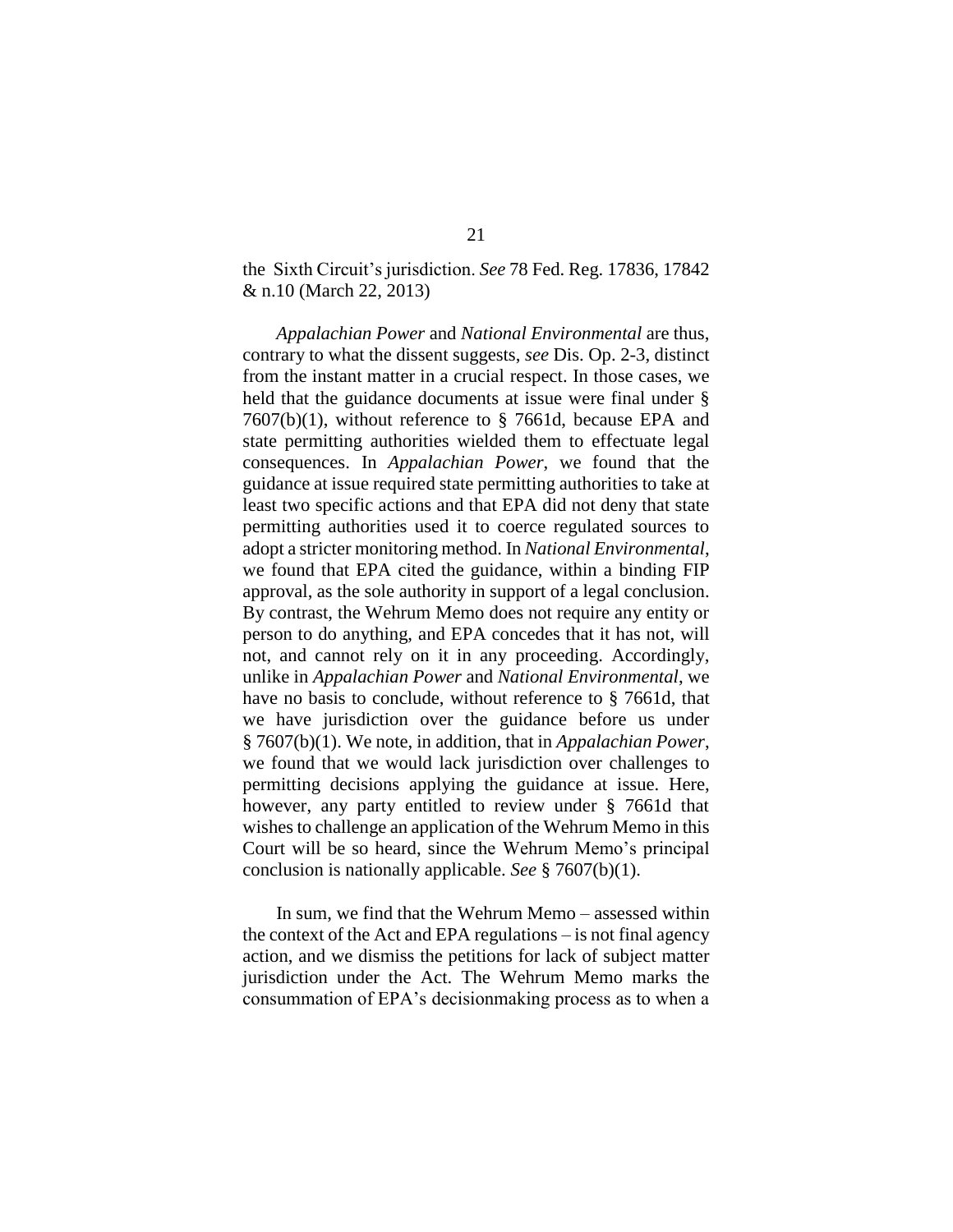major source may reclassify to an area source under § 112. But the Wehrum Memo does not have direct and appreciable legal consequences: it does not require anyone to do anything; neither EPA nor regulated sources can rely on it in any proceeding; state permitting authorities face no penalty or liability in ignoring it; state permitting authorities and regulatory beneficiaries have clear statutory avenues by which to challenge it and seek judicial review if EPA refuses to heed their challenges; and any such challenges, if so desired, will be heard in this Court.

# **III.**

To conclude, we note that we are under no illusion that this opinion will be the Rosetta Stone of understanding the nature of agency action. Developing this area of the law is indeed an "important continuing project." *Nat'l Min*. *Ass'n*, 758 F.3d at 251. Nonetheless, today we humbly submit our contribution toward clarifying this somewhat gnarled field of jurisprudence. In ascertaining the nature of an agency action, we emphasize, courts should look first to the matrix of statutes and regulations governing that specific action. In addition, we offer a gentle reminder that the finality analysis is *sui generis*, separate and distinct from the test for whether an agency action is a legislative rule.

*So ordered.*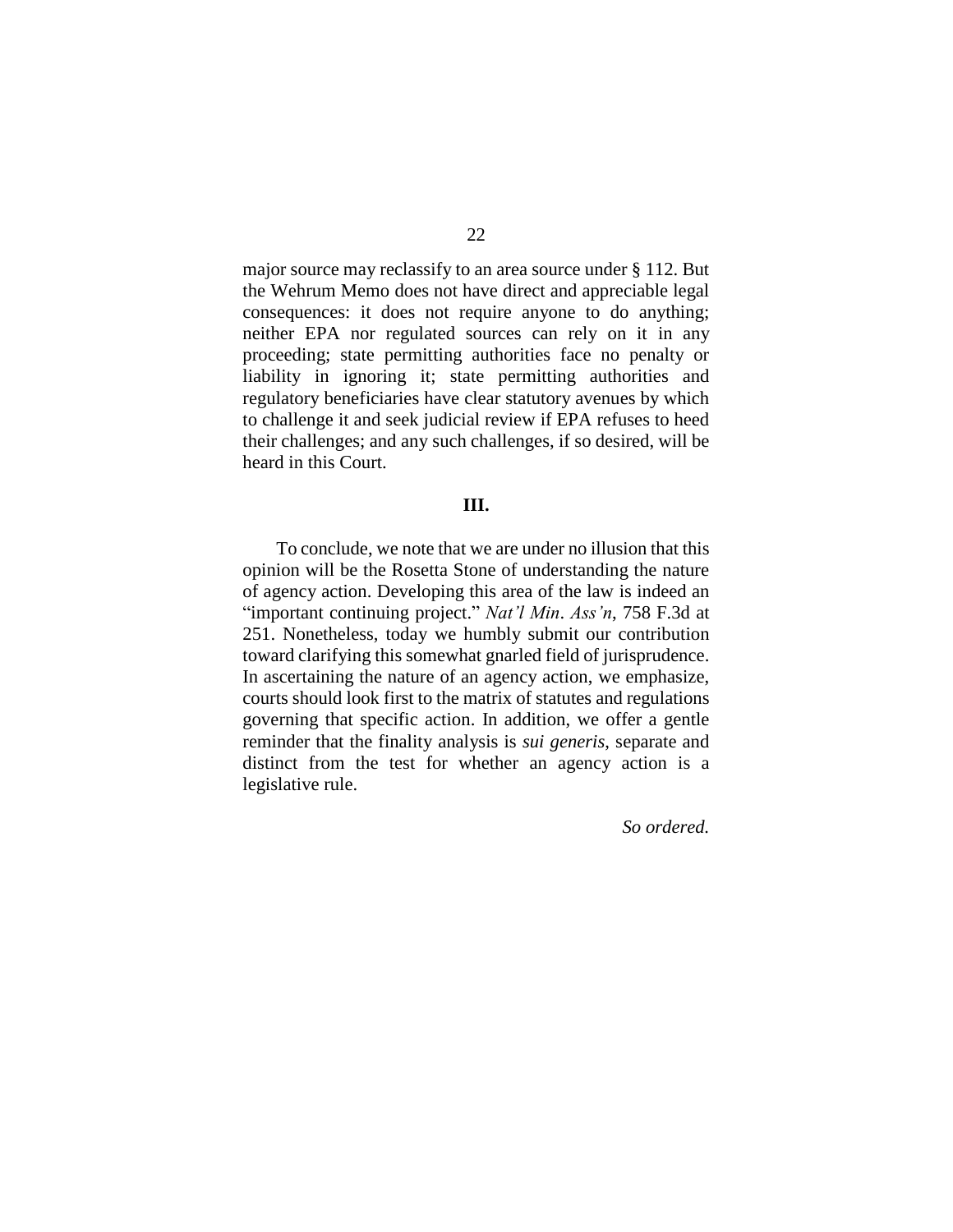ROGERS, *Circuit Judge*, dissenting: On February 8, 2018, EPA formally announced in the Federal Register that "the plain language of the definitions of 'major source'. . . and of 'area source' in Section 112 of the [Clean Air Act] *compels* the conclusion that a major source becomes an area source at such time that the source takes an enforceable limit on its potential to emit [] hazardous air pollutants [] below the major source thresholds . . . ." 83 Fed. Reg. 5543 (Feb. 8, 2018) (emphasis added). "In such circumstances, a source that was previously classified as major . . . will no longer be subject either to the major source [maximum achievable control technology] or other major source requirements that were applicable to it as a major source under CAA section 112." *Id.* Further, EPA stated this guidance memorandum "supersedes" the prior guidance in the May 1995 Seitz memorandum barring such reclassifications. *Id.* The guidance memorandum referred to in the Federal Register Notice was issued under the signature of William L. Wehrum, EPA Assistant Administrator for the Office of Air and Radiation. Petitioners now seek preenforcement review of the Wehrum Memorandum pursuant to 42 U.S.C. § 7607(b)(1), contending that the guidance memorandum is a legislative rule issued without notice and comment.

#### **I.**

Section 7607(b)(1) provides that this court shall have jurisdiction to review nationally applicable "final action taken" by the Administrator of EPA. 42 U.S.C. § 7607(b)(1). The term "final action" in Section 7607(b)(1) is synonymous with "final agency action" in the Administrative Procedure Act ("APA"), 5 U.S.C. § 704. *Whitman v. Am. Trucking Ass'ns, Inc.*, 531 U.S. 457, 478 (2001). The finality inquiry itself is governed by the test articulated in *Bennett v. Spear*, 520 U.S. 154 (1997). *Sackett v. EPA*, 566 U.S. 120, 126–27 (2012). An agency action is final if: (1) the action marks the "consummation of the agency's decisionmaking process," and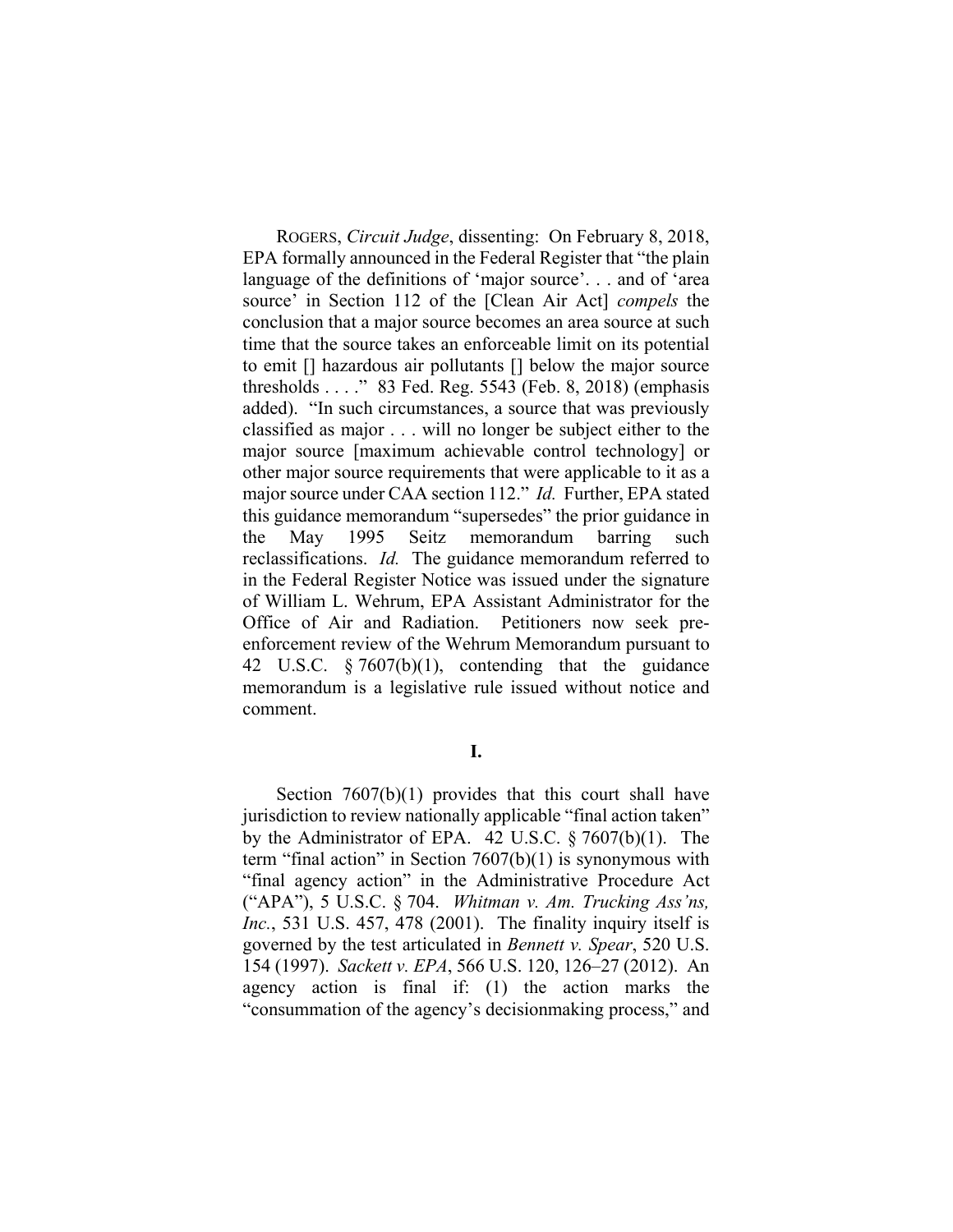(2) the action is one "by which rights or obligations have been determined, *or* from which legal consequences *will* flow." *Bennett*, 520 U.S. at 177–78 (internal quotation marks and citation omitted) (emphases added).

The Supreme Court has "characterized the special judicial review provision of the CAA, 42 U.S.C. § 7607(b), as one of those statutes that specifically provides for 'preenforcement' review." *Whitman*, 531 U.S. at 479 (citing *Ohio Forestry Ass'n, Inc. v. Sierra Club*, 523 U.S. 726 (1998)). In addressing ripeness, the Court has pointed out that the CAA "permit[s] 'judicial review directly, even before the concrete effects normally required for APA review are felt.'" *Id*. at 479–80 (quoting *Lujan v. National Wildlife Federation*, 497 U.S. 871, 891 (1990)). This court, in turn, recognized that "Congress has emphatically declared a preference for immediate review with respect to Clean Air Act rulemaking," *NRDC v. EPA*, 643 F.3d 311, 320 (D.C. Cir. 2011) (internal quotations and citations omitted), which is what petitioners contend the Wehrum Memorandum is. So understood, the statutory scheme not only allows but encourages pre-enforcement review of final actions such as the Wehrum Memorandum.

## **A.**

The court has repeatedly held that judicial review is available pursuant to Section  $7607(b)(1)$  for guidance documents that bind EPA officials on how to make Title V permitting decisions.

In *Appalachian Power Co. v. EPA*, 208 F.3d 1015, 1020 (D.C. Cir. 2000), the court considered a guidance document instructing that a source's Title V permit must include periodic monitoring requirements to ensure compliance with certain federal or state standards. The guidance document thus reflected "a position [EPA] plans to follow in reviewing State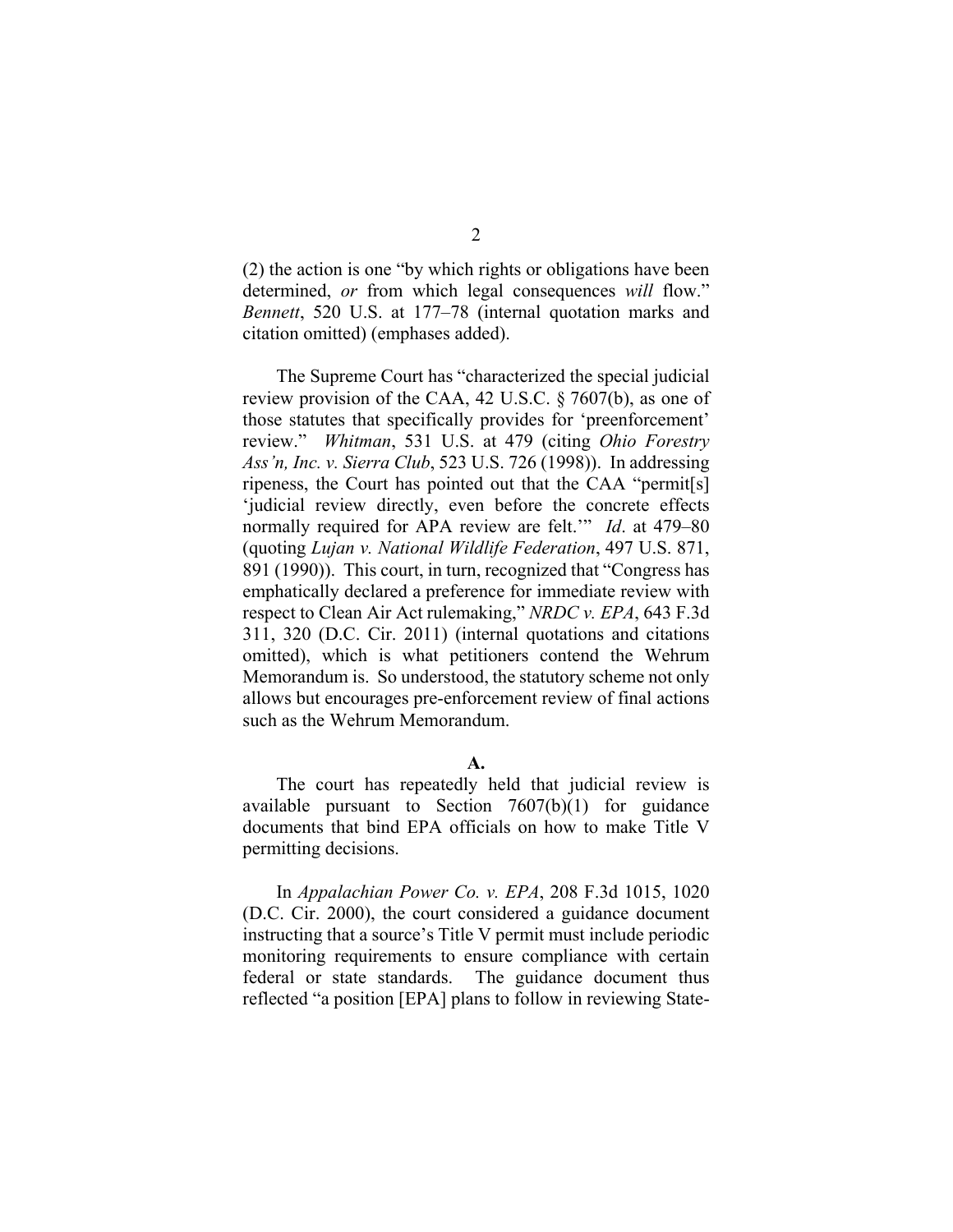issued permits" and "a position EPA officials in the field are bound to apply." *Id.* at 1022. The court explained that the guidance document had legal consequences for both enforcement officials and regulated entities because it "reads like a ukase. It commands, it requires, it orders, it dictates." *Id.* at 1023. The court held that the guidance document was a final action over which the court had jurisdiction pursuant to Section 7607(b). *Id.* at 1022–23 & n.10.

Also, in *National Environmental Development Ass'n's Clean Air Project v. EPA*, 752 F.3d 999, 1007 (D.C. Cir. 2014), this court held that a guidance document on how EPA would determine whether groups of activities qualified as a "single stationary source" or multiple sources in Title V permits was a final action. The guidance document had legal consequences, the court explained, because it "provides firm guidance to enforcement officials about how to handle permitting decisions" and "*compels* agency officials" to apply certain permitting standards. *Id.* (emphasis in original). The court held that the guidance was "final agency action that is subject to judicial review" pursuant to Section 7607(b)(1). *Id.* at 1006– 07.

Similarly, in the context of review of state implementation plans required by the CAA, the court held in *Natural Resources Defense Council*, 643 F.3d at 320, that a guidance document that "definitively interpreted" a provision of the CAA "altered the legal regime" because it required EPA officials to consider alternatives to a specific program when reviewing state implementation plans. The court explained that the guidance "binds EPA regional directors and thus qualifies as final." *Id.*

In sum, the court has repeatedly held that guidance documents, which on their face bind enforcement officials to apply a certain standard or interpretation under the CAA,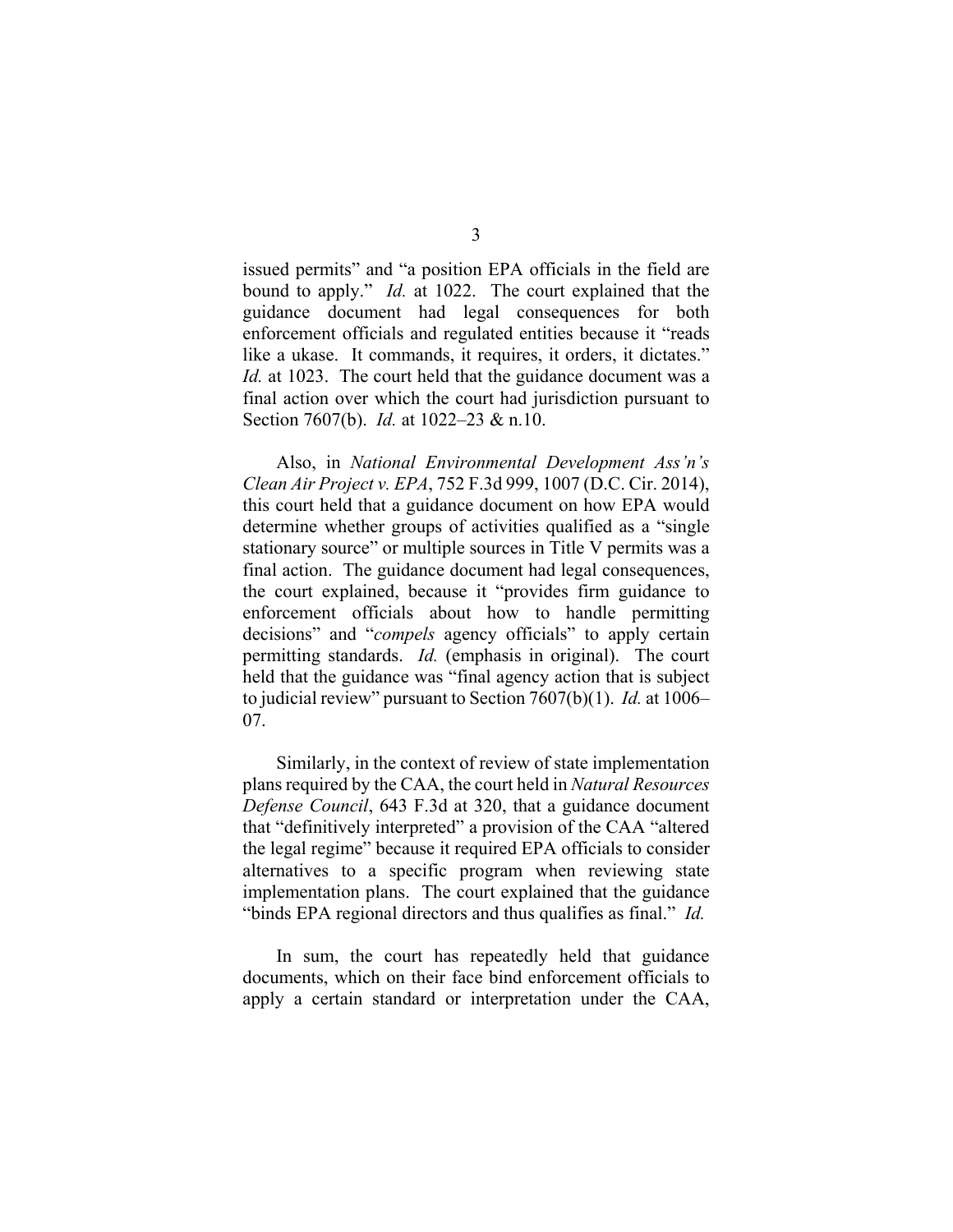including in the Title V context, are final actions subject to review pursuant to Section 7607(b)(1).

The Wehrum Memorandum states the law that EPA officials must apply in Title V permitting. Addressed to EPA Regional Air Division Directors, the Wehrum Memorandum "provides firm guidance to enforcement officials about how to handle permitting decisions." *Nat. Envmtl. Dev.*, 752 F.3d at 1007. By its express terms, the Wehrum Memorandum unequivocally provides the interpretation of Section 112 that is to be applied by EPA employees. *See NRDC*, 643 F.3d at 320. The Wehrum Memorandum explains that the plain text of Section 112 "*compels* the conclusion that a major source becomes an area source at such time that the source takes an enforceable limit on its potential to emit . . . below major source thresholds." *Wehrum Memorandum* at 1 (emphasis added). Referencing its legal consequences, the Wehrum Memorandum instructs that upon taking such a limit on its potential to emit below the major source thresholds, a source "*will not* be subject thereafter to those requirements applicable to the source as a major source under CAA section 112." *Id.* at 4 (emphasis added). Like the guidance document in *Appalachian Power*, 208 F.3d at 1023, the Wehrum Memorandum "reads like a ukase." It commands, orders, and dictates without caveats or disclaimers about the binding nature of its statutory interpretation. *Compare id.*, *with Nat. Mining Ass'n v. McCarthy*, 758 F.3d 243, 252–53 (D.C. Cir. 2014). It expressly "supersedes" EPA's prior interpretation, stating that the Seitz Memorandum is withdrawn, "effective immediately." *Wehrum Memorandum* at 1.

Under the statutory scheme, state permitting authorities are subject to the statutory interpretation announced in the Wehrum Memorandum stating EPA's unequivocal position. The Wehrum Memorandum directs EPA enforcement officials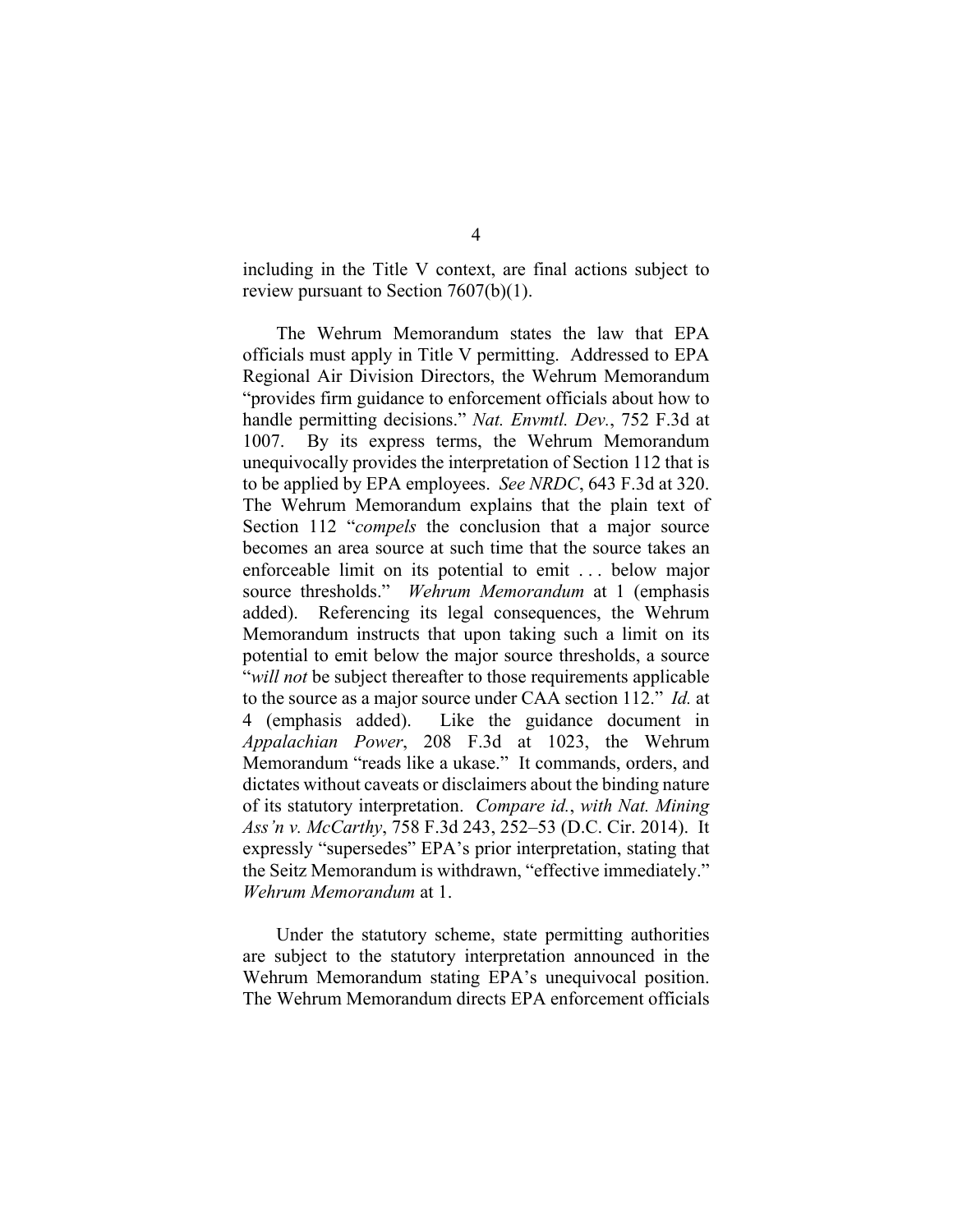to send the memorandum to the States and thereby, in light of the Federal Register Notice, puts States doubly on notice that EPA's interpretation of Section 112 has changed, effective immediately. Given the text, structure, and purpose of the CAA, state permitting authorities are not free to ignore EPA's new interpretation of Section 112. The statutory scheme is based on a partnership between federal and state governments, whereby EPA sets federal standards and States develop implementation plans to set emissions limitations and standards to conform to these federal standards. *Appalachian Power*, 208 F.3d at 1019. "Typically, EPA delegates to the States its authority to require companies to comply with federal standards." *Id*. The terms and conditions in permits issued under Title V incorporate the applicable federal standards for individual sources. *Id.* Reinforcing that States must act in conformity with the Wehrum Memorandum, the CAA prohibits the Administrator of EPA from approving a state implementation plan under Title V except "to the extent that the program meets the requirements of [the CAA]." 42 U.S.C. § 7661a(d)(1). If a State proposes to issue an individual permit that does not comply with the CAA requirements, then the Administrator "shall" object. *Id.* § 7661d(b)(1). The Administrator is authorized to modify an individual permit. *Id.*  § 7661d(e). The CAA even contemplates that a state permitting authority can be sanctioned for not adequately administering and enforcing a program. *Id.* § 7661a(i).

In sum, by announcing an unequivocal interpretation of which federal standards apply to which sources under the CAA, "EPA expects States to fall in line." *Appalachian Power*, 208 F.3d at 1023. Through the Wehrum Memorandum, EPA has instructed its employees that the plain text of the CAA includes no temporal limitation on the reclassification of "major sources." By publicly announcing an unequivocal statement that the plain text of the CAA "compels" its conclusion, EPA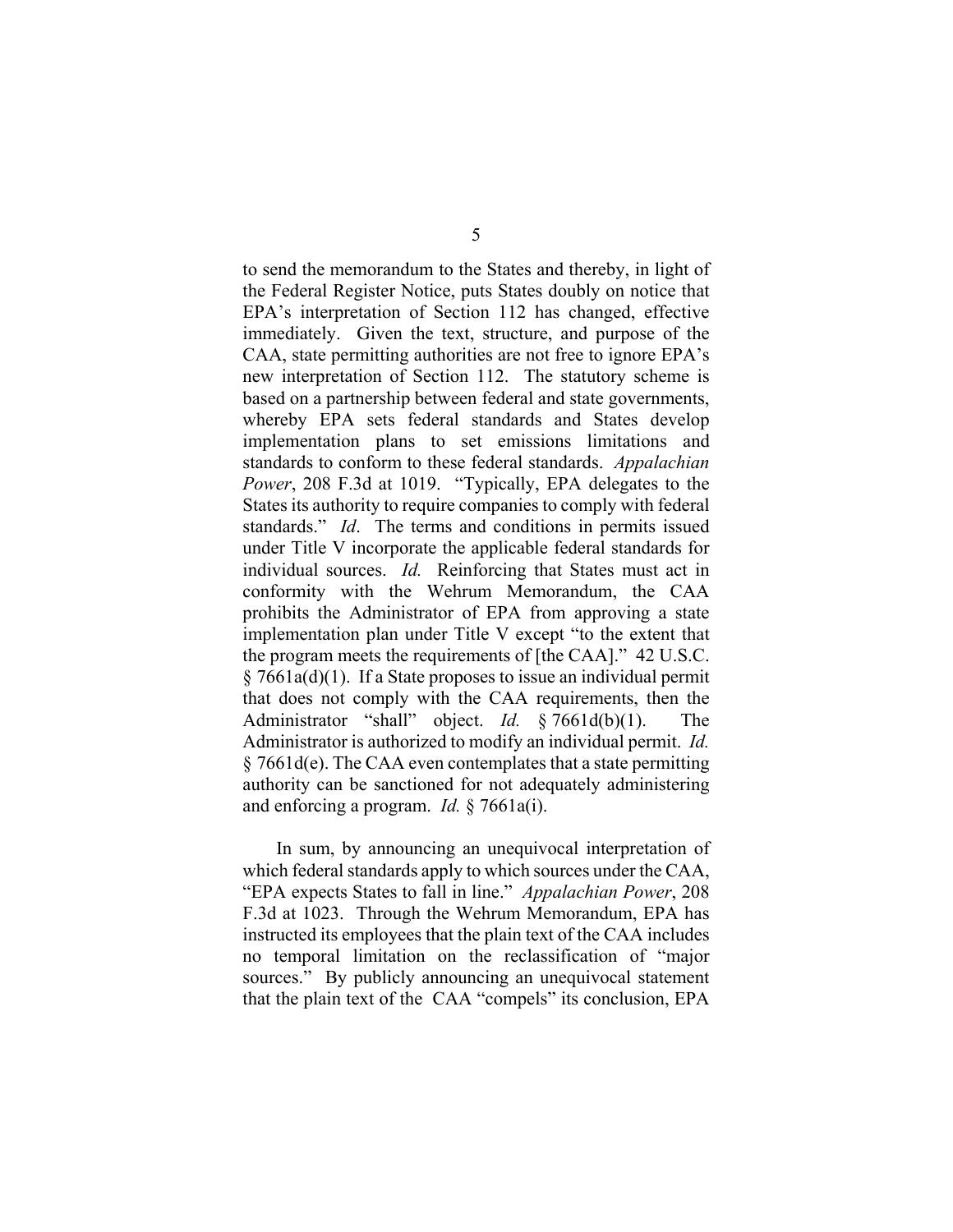has given States their "marching orders" to allow reclassification of major sources. *Id.* And States have heeded EPA's direction. *See, e.g.*, Kuiken Decl. ¶¶ 6, 11 & Att.; McCloud Decl. ¶¶ 6, 10 & Att.; Gharrity Decl. Att. (Ohio EPA publication providing guidance to regulated entities treating the Wehrum Memorandum as binding); *see also* Standing Add. 43, 45, 48, 52–53, 57, 275.

Therefore, under this court's precedent issuance of the Wehrum Memorandum is final action subject to judicial review pursuant to Section 7607(b)(1) because it provides EPA's unequivocal interpretation on the reclassification of "major sources," thereby binding EPA enforcement officials.

#### **B.**

Contrary to the court's conclusion, the Wehrum Memorandum is final action under the two-prong *Bennett v. Spear* test. 520 U.S. at 177–78. First, the Wehrum Memorandum marks the consummation of EPA's decisionmaking process with respect to its interpretation of whether Section 112 of the CAA allows major sources to reclassify as area sources at any time. The Wehrum Memorandum is unequivocal — if a major source "takes an enforceable limit on its potential to emit . . . below the major source thresholds," the CAA "compels" that the source can reclassify as an area source at that time. *Wehrum Memorandum* at 1. It states the official position of the EPA Administrator; in signing the guidance memorandum, the Assistant Administrator for the Office of Air and Radiation was acting on behalf of the Administrator. *See* 40 C.F.R. § 1.41; *Her Majesty the Queen in Right of Ontario v. EPA*, 912 F.2d 1525, 1532 (D.C. Cir. 1990). Addressed to the Regional Air Division Directors, it instructs the Regional offices on what Section 112 of the CAA "compels," and to "send this memorandum to states within their jurisdiction." *Id.* at 4. By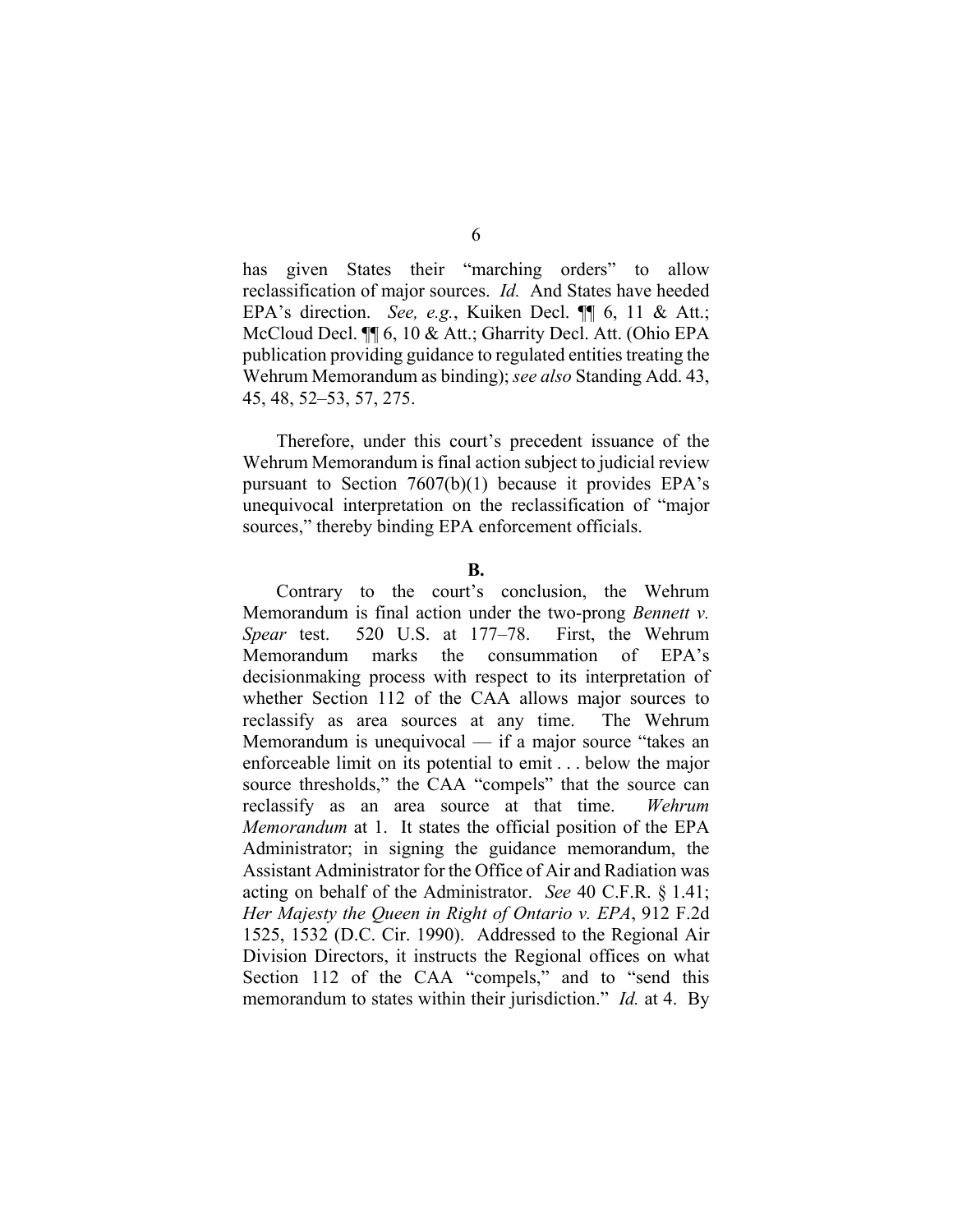Federal Register Notice, EPA announced to the public it had abandoned its prior interpretation and now concluded the plain text of Section 112 imposed no temporal limit on reclassifications by "major sources." 83 Fed. Reg. at 5543. Regardless of whether EPA may change its position in the future, *see, e.g.*, *Gen. Elec. Co. v. EPA*, 290 F.3d 377, 380 (D.C. Cir. 2002); *Appalachian Power*, 208 F.3d at 1022, the Wehrum Memorandum marks EPA's unequivocal statutory interpretation of whether "major sources" may, at any time, reclassify under the CAA upon limiting their potential to emit hazardous pollutants.

Second, the Wehrum Memorandum is an action "from which legal consequences *will* flow" because it announces a binding change in the legal regime. *Bennett*, 520 U.S. at 178 (emphasis added); *see also U.S. Army Corps of Engineers v. Hawkes Co.*, 136 S. Ct. 1807, 1814–15 (2016); *NRDC*, 643 F.3d at 319–20; *Indep. Equip. Dealers Ass'n v. EPA*, 372 F.3d 420, 427 (D.C. Cir. 2004); *Appalachian Power*, 208 F.3d at 1020–21. The Wehrum Memorandum alters the legal regime by changing the regulatory requirements for any "major source" that "takes an enforceable limit on its potential to emit . . . below major source thresholds." *Wehrum Memorandum* at 1. Those sources now have the opportunity to reclassify as area sources at any time by limiting their potential to emit below major source thresholds and thereafter will not be subject to the more onerous major source requirements, such as the Maximum Achievable Control Technology standards.

The court's recent decision in *Valero Energy Corp. v. EPA*, 927 F.3d 532 (D.C. Cir. 2019) reaffirms that legal consequences will flow from the Wehrum Memorandum. There, the court held legal consequences did not flow from a guidance document that interpreted EPA's duty to conduct "periodic reviews" of renewable fuel standards under 42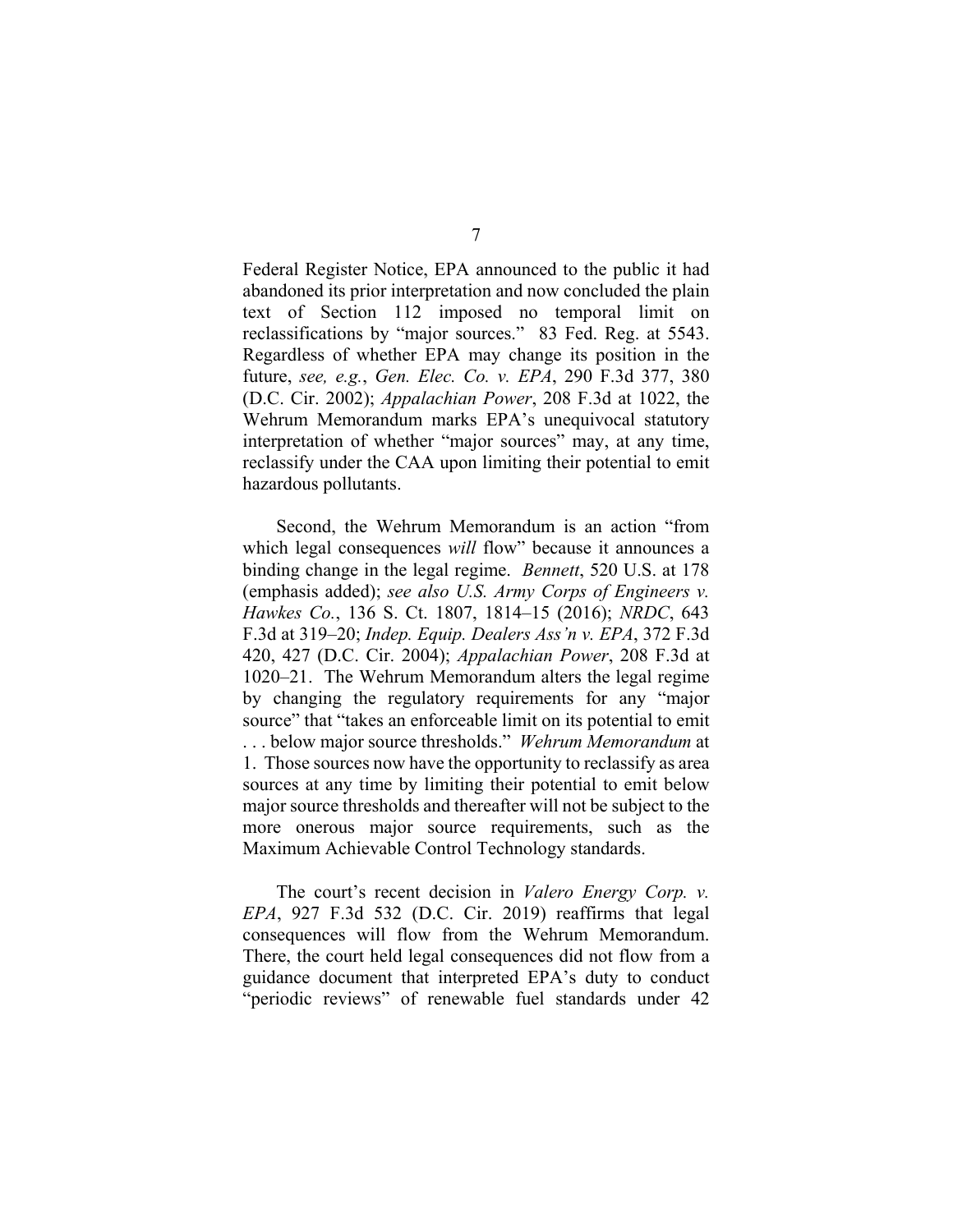U.S.C.  $\S 7545(0)(11)$  and explained how EPA's prior actions fulfilled any statutory duty to conduct periodic reviews. *Id.* at 535. The document did not purport bind EPA to its interpretation and had no identifiable effect on the regulated community. *Id.* at 536–37. Here, in contrast, the Wehrum Memorandum announces a binding interpretation that has an identifiable effect on major sources that take enforceable limits on their potential to emit below major source thresholds.

EPA's contrary position, that the Wehrum Memorandum is not final because it has no immediate impact or direct legal consequences for specific sources, misstates the finality test. "The test for finality  $\dots$  is not so narrow — it is met if 'the action [is] one by which rights or obligations have been determined, or from which legal consequences *will* flow.'" *Harris v. FAA*, 353 F.3d 1006, 1011 (D.C. Cir. 2004) (quoting *Bennett*, 520 U.S. at 178) (emphasis added). The court's suggestion that the Wehrum Memorandum is "all bark and no bite," Op. 16, ignores its plain text as well as the second clause of the second prong of the *Bennett v. Spear* test. With EPA's blessing, legal consequences will flow from the Wehrum Memorandum no later than when "major sources" take enforceable limits on their potential to emit below "major source" thresholds and obtain new or modified Title V permits. Indeed, such legal consequences have already occurred; EPA acknowledged that at least two "major sources" in Indiana have reclassified as area sources as of filing of the briefs in the instant appeal, and the Sierra Club has identified numerous other "major sources" that are eligible to reclassify. Resp't's Br. 29; Kuiken Decl. ¶ 6 & Att.; McCloud Decl. ¶ 5 & Att.

Additionally, the opportunity for judicial review at a later time has no direct bearing on the availability of preenforcement review of the Wehrum Memorandum. Section 7661d provides for judicial review under Section 7607 of an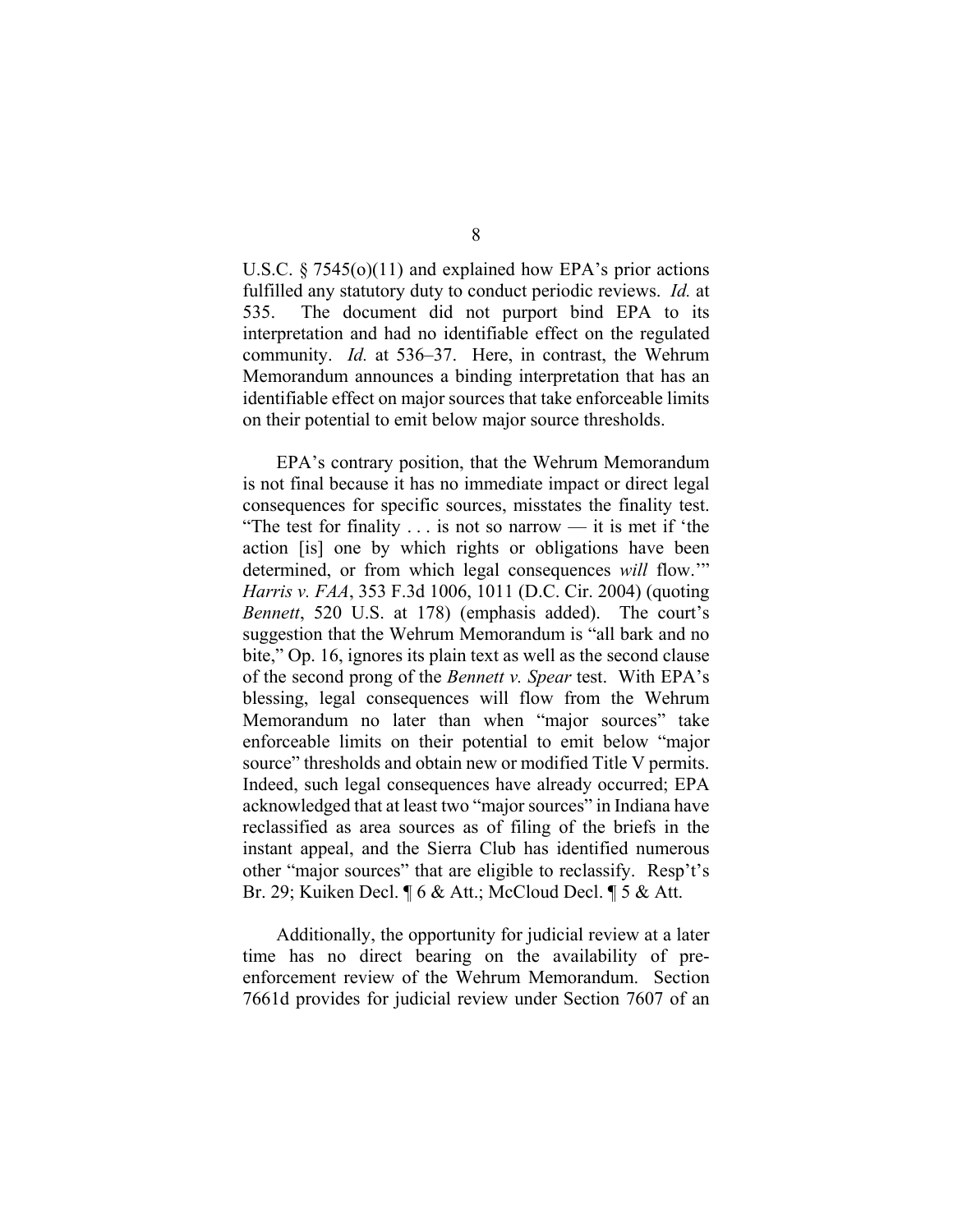Administrator's objection or denial of a petition to object to a specific Title V permit for a specific source. 42 U.S.C. § 7661d(b). Petitioners are not challenging a source-specific objection. Instead, they seek review of a generally applicable guidance document pursuant to Section 7607(b), which provides for judicial review of such a general guidance document that is a "final action." *Id.* § 7607(b)(1). The two provisions for judicial review serve different purposes. Judicial review of national standards at the start of the regulatory process can ensure that Congress's intent is being carried out before States and the regulated community must take costly implementing actions, while later enforcement review can ensure compliance with terms and conditions in individual permits. Nothing in the text, structure, purpose, or legislative history of the CAA indicates the availability of review of a decision in a source-specific Title V proceeding under Section 7661d would preclude pre-enforcement review of a general guidance document under Section 7607(b). That both exist in the CAA is a rational approach for complex legislation where Congress intended to bring about significant changes to the *status quo* impacting the environment, the public, and entities emitting hazardous air pollutants. *See Appalachian Power*, 208 F.3d at 1017; *see generally* Hon. Henry A. Waxman, *An Overview of the Clean Air Act Amendments of 1990*, 21 ENVTL. L. 1721, 1723, 1742 (1991). Put otherwise, the provision of judicial review of Title V permit decisions "in one section of a long and complicated statute" is hardly sufficient to overcome Congress's decision to provide pre-enforcement review. *See Sackett*, 132 S. Ct. at 1373. Not only does nothing in the text of Section 7661d override the provision for pre-enforcement review under Section 7607(b), the Supreme Court has acknowledged the CAA encourages pre-enforcement judicial review. *See Whitman*, 531 U.S. at 479 (quoting *Ohio Forestry*, 523 U.S. at 737); *see also NRDC*, 643 F.3d at 320.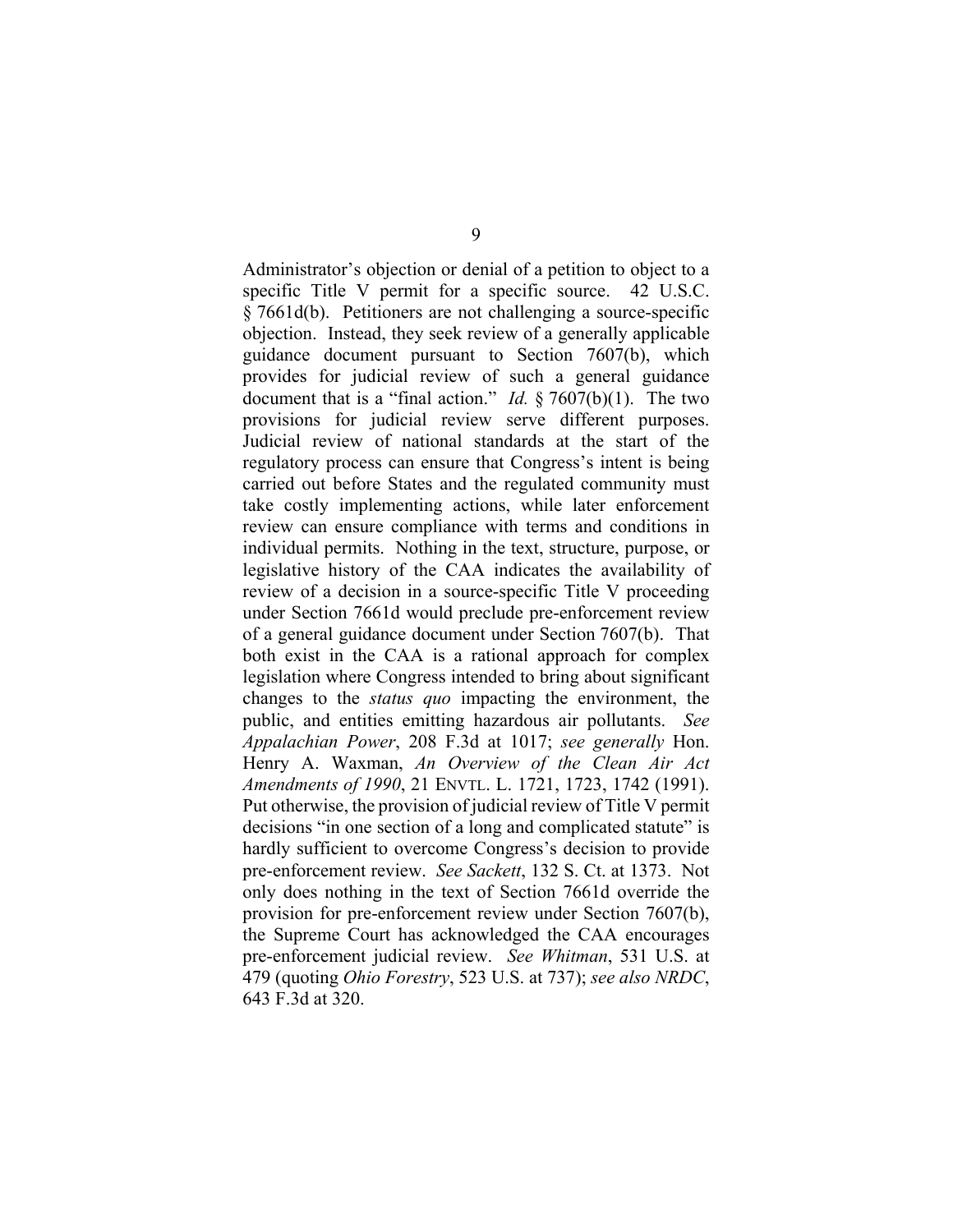Furthermore, Congress's express purpose in enacting the CAA was "to promote the public health and welfare and the productive capacity of [the Nation's] population." 42 U.S.C.  $§ 7401(b)(1)$ . Delaying the opportunity for judicial review until individual source permit enforcement proceedings could effectively squelch the opportunity for regulatory beneficiaries to obtain judicial review of an agency's position. *See* Nina A. Mendelson, *Regulatory Beneficiaries and Informal Agency Policymaking*, 92 CORNELL L. REV. 397, 420–24 (2007) ("Mendelson"). Title V does provide regulatory beneficiaries the opportunity to file a petition to object and to seek judicial review of denial of a petition to object in individual permitting proceedings. 42 U.S.C. § 7661d(b)(2). Yet requiring regulatory beneficiaries to monitor and to file petitions in individual permit proceedings throughout the United States requires resources that may constrain beneficiaries' ability to seek judicial review. See Mendelson at 451–52. Pre-See Mendelson at 451–52. Preenforcement judicial review of a nationally applicable guidance document, in contrast, is more accessible for regulatory beneficiaries. Precluding pre-enforcement review would impose a burden Congress has not required.

Notably, irrelevant to the finality inquiry is the fact that the Wehrum Memorandum is deregulatory rather than regulatory. This is the fallacy underlying the court's efforts to distinguish our precedent on the basis that the Wehrum Memorandum does not require anyone to do anything. *See* Op. 21. Although the Supreme Court and this court have regularly been confronted with challenges to regulatory actions as too strong or too weak and held that agency actions that require parties to take certain actions or expose parties to penalties are final, *see, e.g.*, *Hawkes,* 136 S. Ct. at 1814–15; *Sackett*, 566 U.S. at 126; *Nat. Mining Ass'n*, 758 F.3d at 252; *CSI Aviation Servs., Inc. v. DOT*, 637 F.3d 408, 412–13 (D.C. Cir. 2011), the focus of the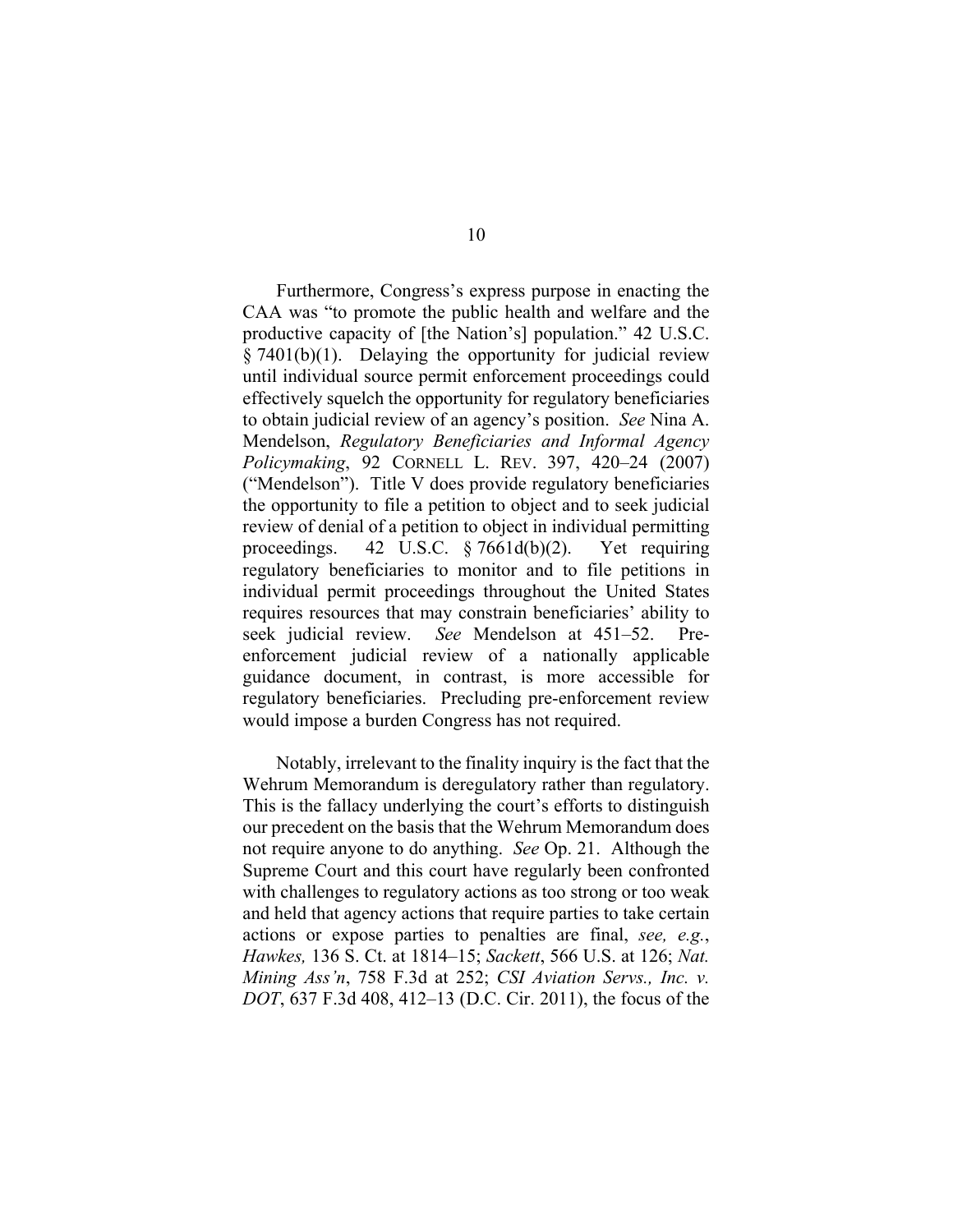inquiry has been on whether the legal regime has changed. The Wehrum Memorandum changed the legal regime by enabling certain regulated entities to become subject to decreased regulation — an opportunity not clearly available under the CAA, much less under EPA's prior interpretation. Prior to EPA's issuance of guidance, enforcement officials had discretion to interpret the CAA as either allowing or prohibiting "major source" reclassification after the first compliance date. *See NRDC*, 643 F.3d at 319–20. Now that discretion has been withdrawn as regulated "major sources" are eligible to be reclassified at any time upon taking emissions limitations.

Further, the Supreme Court has held that legal consequences can flow from the "denial of a safe harbor." *Hawkes*, 136 S. Ct. at 1814. In *Scenic America, Inc. v. DOT*, 836 F.3d 42, 56 (D.C. Cir. 2016), this court recognized that legal consequences would flow from a guidance document that created a safe harbor whereby digital billboard permits would not be denied on the basis of violating certain standards. And in determining whether a document was a "rule" under the Toxic Substance Control Act in *General Electric*, 290 F.3d at 384–85, this court held that a guidance document that "appears to bind [EPA] to accept applications using a total toxicity factor of 4.0  $(mg/kg/day)^{-1}$ " imposed binding obligations, explaining that "if the language of the document is such that private parties can rely on it as a norm or safe harbor by which to shape their actions, it can be binding as a practical matter." *Id.* at 383 (quoting Robert A. Anthony, *Interpretive Rules, Policy Statements, Guidances, Manuals, and the Like—Should Federal Agencies Use Them to Bind the Public?*, 41 DUKE L.J. 1311, 1328–29 (1992)). The Wehrum Memorandum creates a safe harbor for "major sources" by removing a prior barrier to reclassification — those sources that take an enforceable limit on their potential to emit below the "major source" threshold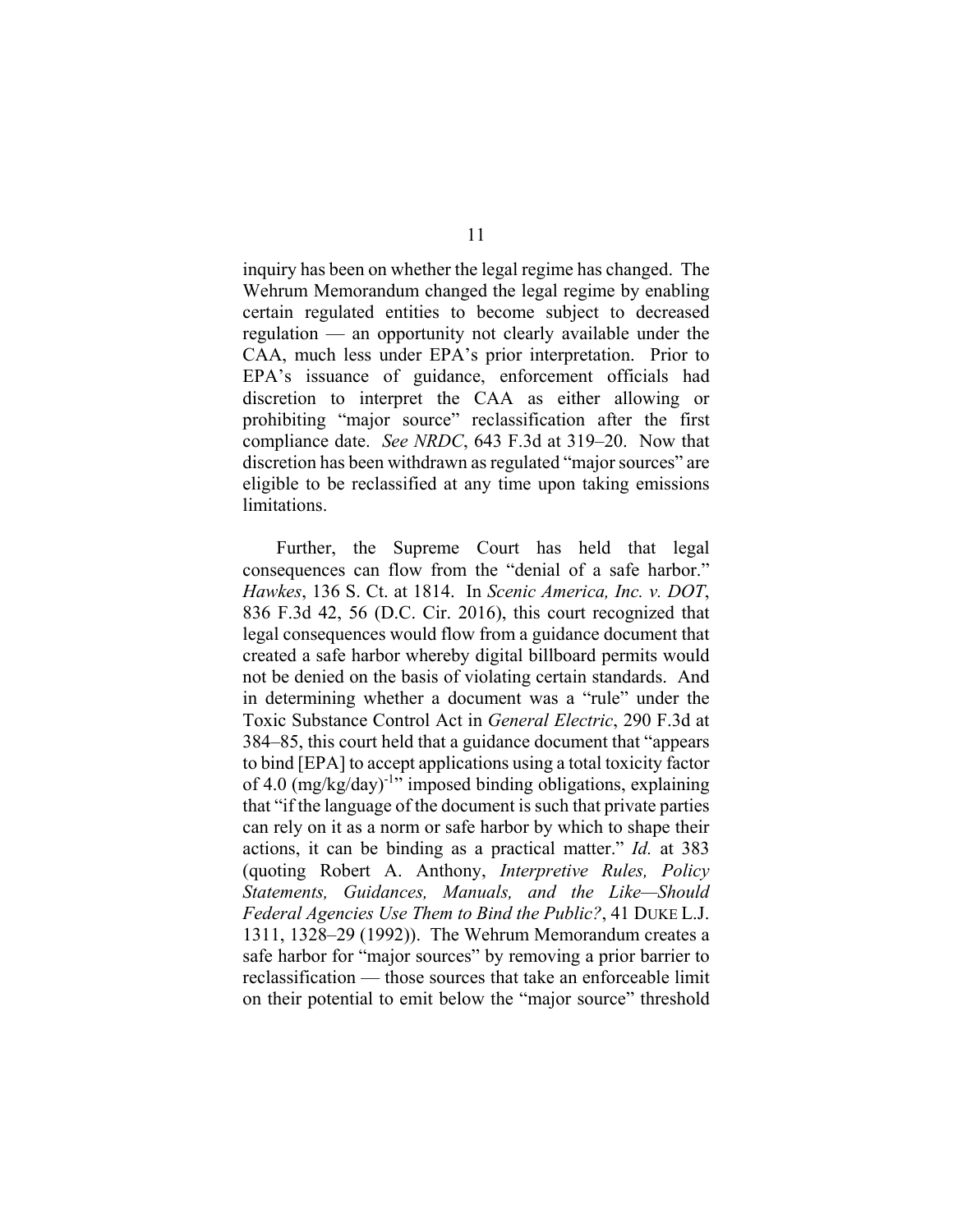are assured that they will be subject to decreased regulation with EPA's support. This safe harbor has a "clear legal effect on regulated entities." *See Scenic America*, 836 F.3d at 56.

For these reasons, the Wehrum Memorandum is final action, reviewable pursuant to Section  $7607(b)(1)$ . It is an agency action with the telltale signs of finality — it presents a unequivocal interpretation of requirements under the CAA; it is binding on its face; and it altered the legal regime by providing an opportunity for "major sources" that take enforceable limits on their potential to emit below the "major source" thresholds to reclassify as "area sources" at any time. "Once the agency publicly articulates an unequivocal position . . . and expects regulated entities to alter their primary conduct to conform to that position, the agency has voluntarily relinquished the benefit of postponed judicial review." *Ciba-Geigy Corp. v. EPA*, 801 F.3d 430, 436 (D.C. Cir. 1986).

### **II.**

The question remains whether the Wehrum Memorandum is an agency action ripe for review. To decide whether an agency's action is ripe for review, courts generally consider the "fitness of the issues for judicial decision" and the "hardship to the parties of withholding court consideration." *Ohio Forestry*, 523 U.S. at 733 (quoting *Abbott Labs. v. Gardner*, 387 U.S. 136, 149 (1967)). In *Appalachian Power*, 208 F.3d at 1023 n.18, the court held that a guidance document that reflected EPA's settled position regarding periodic monitoring requirements in Title V permits was ripe for review because the propriety of EPA's statutory interpretation would "not turn on the specifics of any particular permit." *Id.* EPA's guidance document was "national in scope and Congress clearly intended this court to determine the validity of such EPA actions," *see* 42 U.S.C. § 7607, yet "[a] challenge to an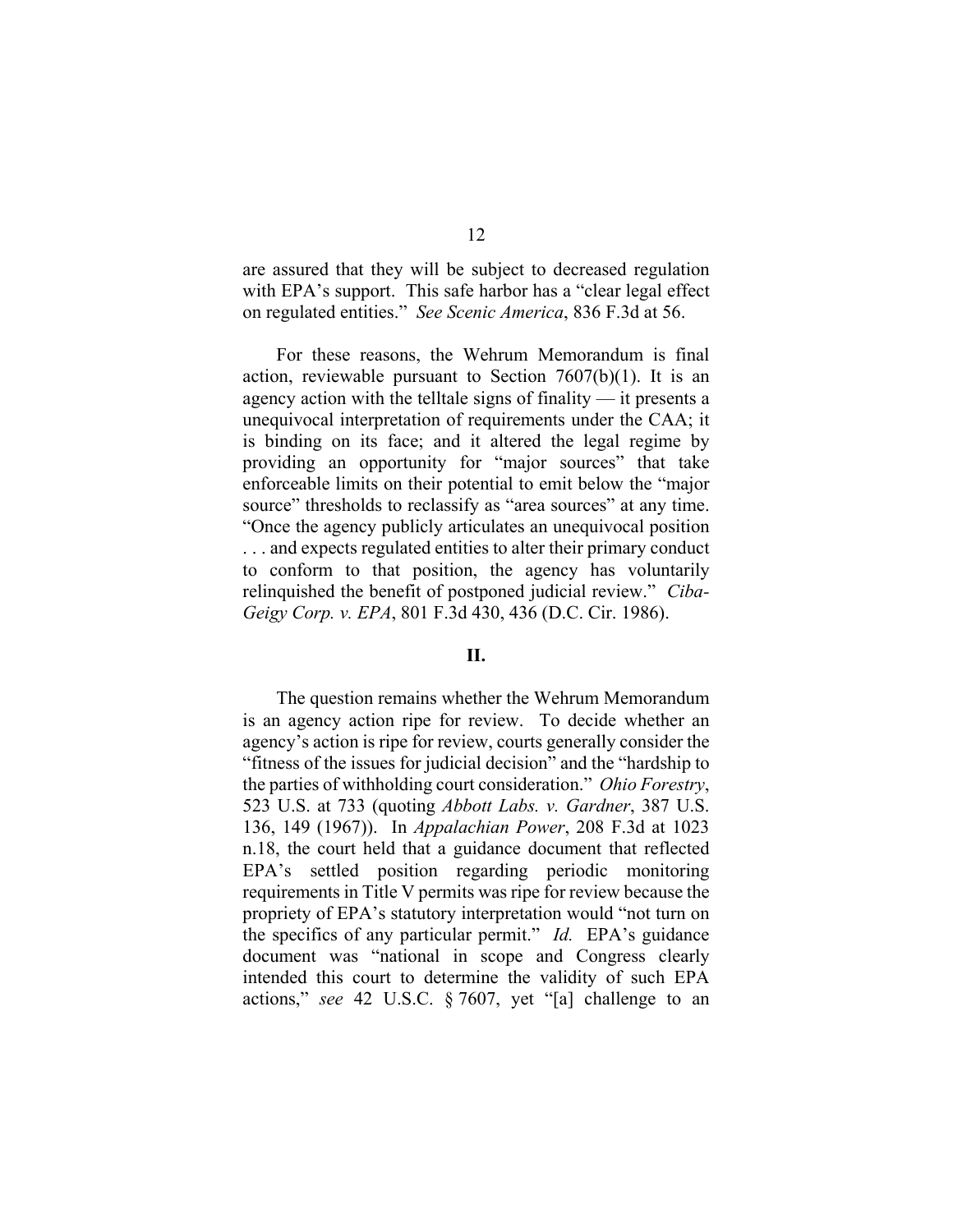individual permit would not be heard in this court," *Appalachian Power*, 208 F.3d at 1023 n.18.

The same is true here. Whether EPA was required, as petitioners contend, to promulgate the Wehrum Memorandum through notice-and-comment rulemaking and whether EPA's statutory interpretation in the Wehrum Memorandum is proper will not turn on the specifics of any particular permit. EPA has announced that "a major source that takes an enforceable limit on its [potential to emit] . . . no matter when the source may choose to take measures to limit its [potential to emit] . . . *will not* be subject thereafter to those requirements applicable to the source as a major source under CAA section 112." *Wehrum Memorandum* at 4 (emphasis added). Its guidance is national in scope, as the court looks only to the face of an agency action to determine whether the action is nationally applicable. *Dalton Trucking, Inc. v. EPA*, 808 F.3d 875, 881 (D.C. Cir. 2015); *Am. Road & Trans. Builders Ass'n v. EPA*, 705 F.3d 453, 456 (D.C. Cir. 2013). Any objection or denial of a petition to object to a Title V permit would apply solely to the specific source applying for the Title V permit; inclusion of a general statutory interpretation that may apply as precedent in future Title V permit proceedings would not render the action nationally applicable under 42 U.S.C. § 7607(b)(1). *See Sierra Club v. EPA*, 926 F.3d 844, 849–50 (D.C. Cir. 2019). Concluding that petitioners' challenges are not ripe until the Wehrum Memorandum is applied in an individual Title V permit proceeding would frustrate Congress's intent that "nationally applicable" actions such as the Wehrum Memorandum be reviewable in this court pursuant to 42 U.S.C.  $\S 7607(b)(1)$ . Under the court's approach, challenges would instead be directed to appropriate regional courts. *See* Op. 16– 17; *see e.g.*, *Sierra Club*, 926 F.3d at 847–50.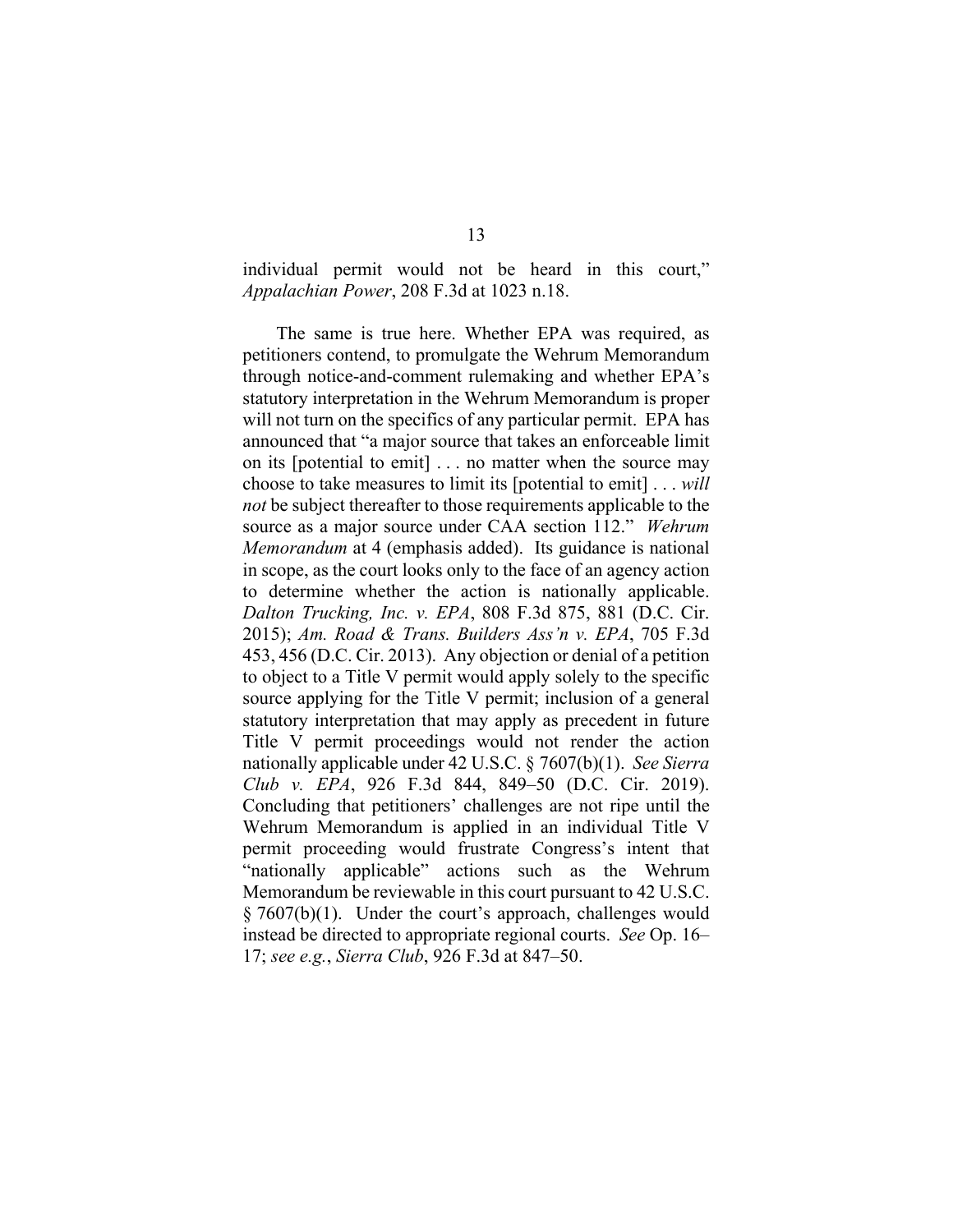In any event, petitioners' challenges are fit for judicial review because they present purely legal issues. *See Nat. Envtl. Dev.*, 752 F.3d at 1008; *Gen. Elec.*, 290 F.3d at 380. Whether Section 112 of the CAA allows "major sources" to reclassify as "area sources" at any time upon taking enforceable limits on their potential to emit is a question of statutory interpretation that will not benefit from further factual development. *See Ohio Forestry*, 523 U.S. at 733. Given EPA's conclusion that the plain text "compels" the interpretation in the Wehrum Memorandum, this is not a circumstance in which judicial review would hinder EPA's effort to refine its position. *See id*. at 735. Nor will petitioners' claims under the APA be affected by further factual development. *See Gen. Elec.*, 290 F.3d at 380. In view of Congress's stated preference for immediate review under the CAA, *NRDC*, 643 F.3d at 320, the court need not consider hardship to the parties of delaying review, *see Cement Kiln Recycling Coal. v. EPA,* 493 F.3d 207, 215 (D.C. Cir. 2007); *Gen. Elec.*, 290 F.3d at 381. As noted, the CAA is a statute that "permit[s] judicial review directly, even before the concrete effects normally required for APA review are felt." *Whitman*, 531 U.S. at 479 (quoting *Lujan v. Nat'l Wildlife Fed'n*, 497 U.S, 871, 891 (1990)).

## **III.**

The APA requires that a legislative rule, which carries the "force and effect of law," *Ass'n of Flight Attendants-CWA, ARL-CIO v. Huerta*, 785 F.3d 710, 716 (D.C. Cir. 2015) (quoting *Perez v. Mortgage Bankers Ass'n*, 135 S. Ct. 1199, 1204 (2015)), must be promulgated pursuant to notice-andcomment rulemaking. *Id.* To determine whether agency action carries the force and effect of law, the court generally looks to the actual legal effect (or lack thereof) of the agency action, paying particular attention to the express words used in the document. *Flight Attendants*, 785 F.3d at 717; *Nat. Mining*,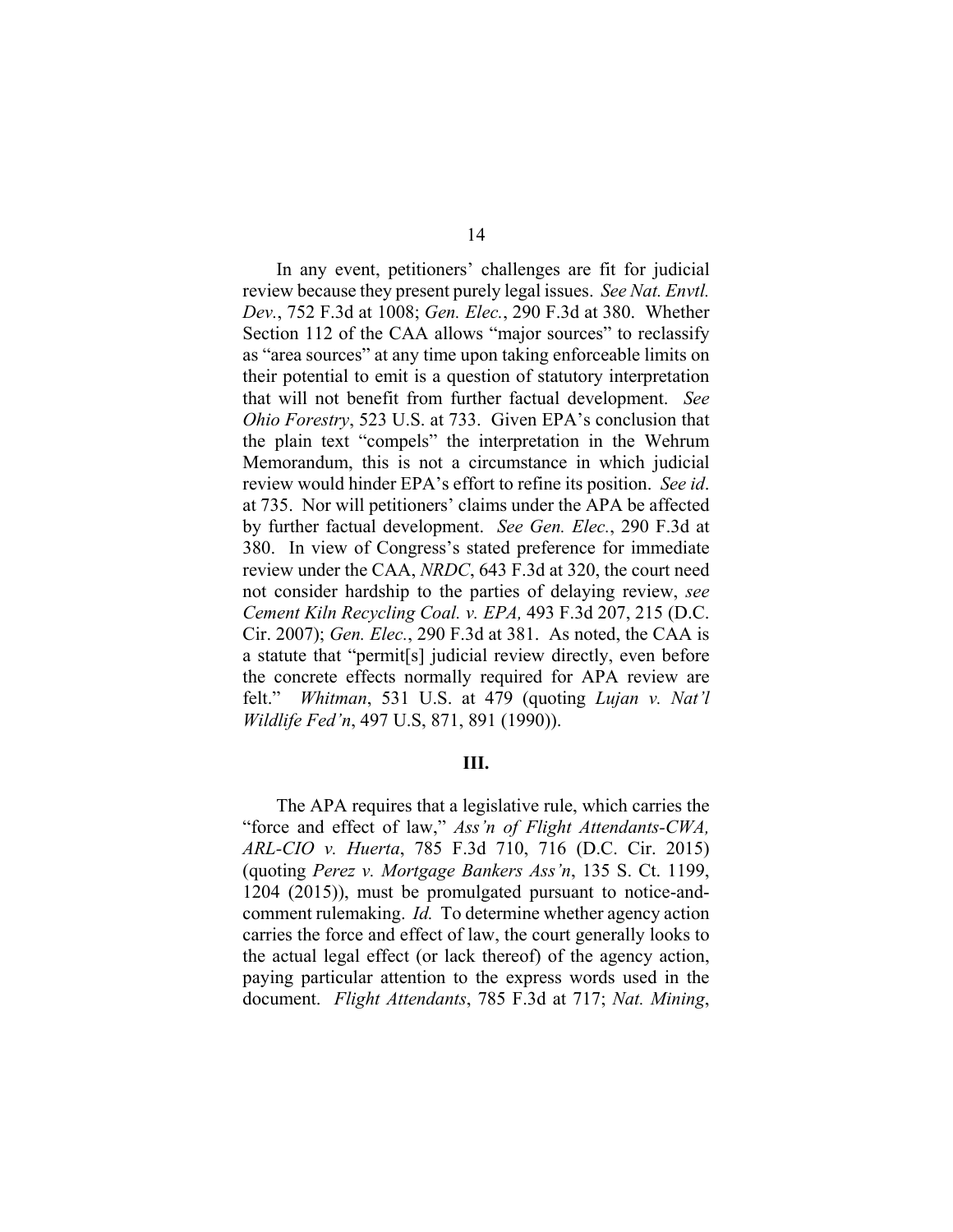758 F.3d at 252. "[A] document that reads like an edict is likely to be binding, while one riddled with caveats is not." *Flight Attendants*, 785 F.3d at 717. The court also considers whether the action was published in the Federal Register or the Code of Federal Regulations, and whether the action has binding effects on the agency or private parties. *Ctr. for Auto Safety v. Nat. Highway Traffic Safety Admin.*, 452 F.3d 798, 806–07 (D.C. Cir. 2006) (citing *Molycorp, Inc. v. EPA*, 197 F.3d 543, 545 (D.C. Cir. 1999)); *see also Flight Attendants*, 785 F.3d at 717; *Nat. Mining*, 758 F.3d at 252. An agency's adoption of a binding norm that could not be properly promulgated absent the notice-and-comment rulemaking required by the APA "obviously would reflect final agency action." *Ctr. for Auto Safety*, 452 F.3d at 804; *see also Flight Attendants*, 785 F.3d at 716. When an agency action is final because it creates a binding norm that alters the legal regime, the question of whether the action is a legislative rule is "easy." *NRDC*, 643 F.3d at 320.

That is the situation here. The Wehrum Memorandum makes its legal effect clear; it "reads like an edict," *Flight Attendants*, 785 F.3d at 717, instructing regional offices that the "unambiguous language" of Section 112 of the CAA "compels" "major source" reclassifications. *Wehrum Memorandum* at 1, 3. The document itself contains no disclaimers or caveats. Upon taking an enforceable limit on their potential to emit "below major source thresholds," major sources "will *not* be subject thereafter" to "major source" regulations. *Id.* at 4 (emphasis added). EPA's Federal Register Notice announced the new interpretation and binds EPA to the changed legal regime. As such, the Wehrum Memorandum is a legislative rule that failed to conform to the APA's noticeand-comment requirement. *Cf. Gen. Elec.*, 290 F.3d at 385.